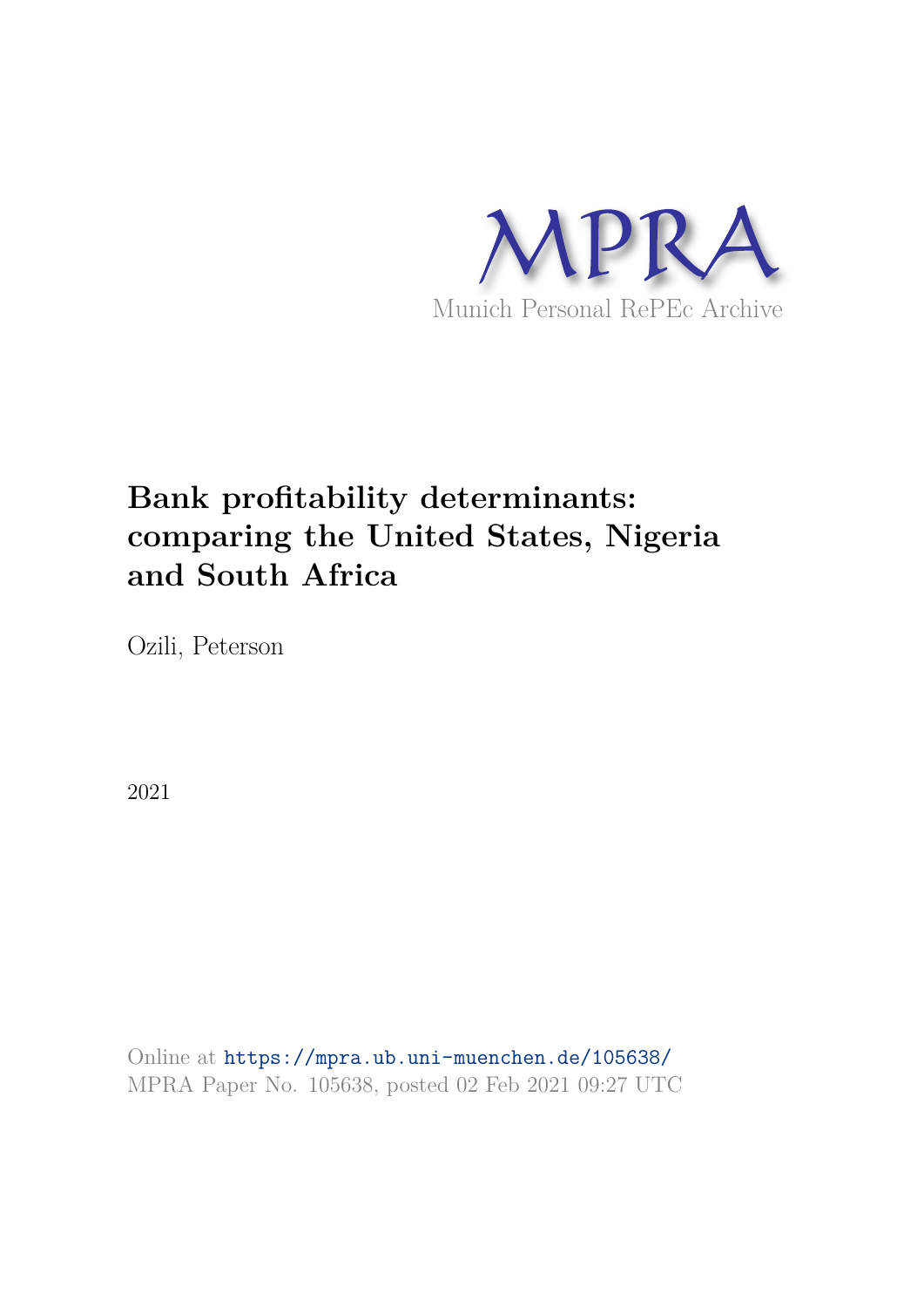# **BANK PROFITABILITY DETERMINANTS: COMPARING THE UNITED STATES, NIGERIA AND SOUTH AFRICA**

Peterson K Ozili

#### **ABSTRACT**

This study investigates the determinants of banking sector profitability in South Africa, Nigeria and the United States. The findings reveal that cost efficiency, the size of non-performing loans and overhead cost ratio are significant determinants of the banking sector profitability. In the comparative analysis, the findings from South Africa show that the cost efficiency ratio, overhead cost to total asset ratio and non-performing loans are significant determinants of banking sector profitability. In the United States, capital adequacy ratio and the size of non-performing loans are significant determinants of banking sector profitability. In Nigeria, the overhead cost to total asset ratio and cost efficiency ratio are significant determinants of the banking sector profitability. The descriptive analysis reveal that bank net interest margin and return on asset are higher in Nigeria and lowest in the United States which suggests that the Nigerian banking sector is more profitable than the US banking sector. Return on equity is higher in South Africa and lowest in the United States.

Keywords: banks, profitability, non-performing loans, efficiency, Nigeria, South Africa, United States.

JEL code: G21, G28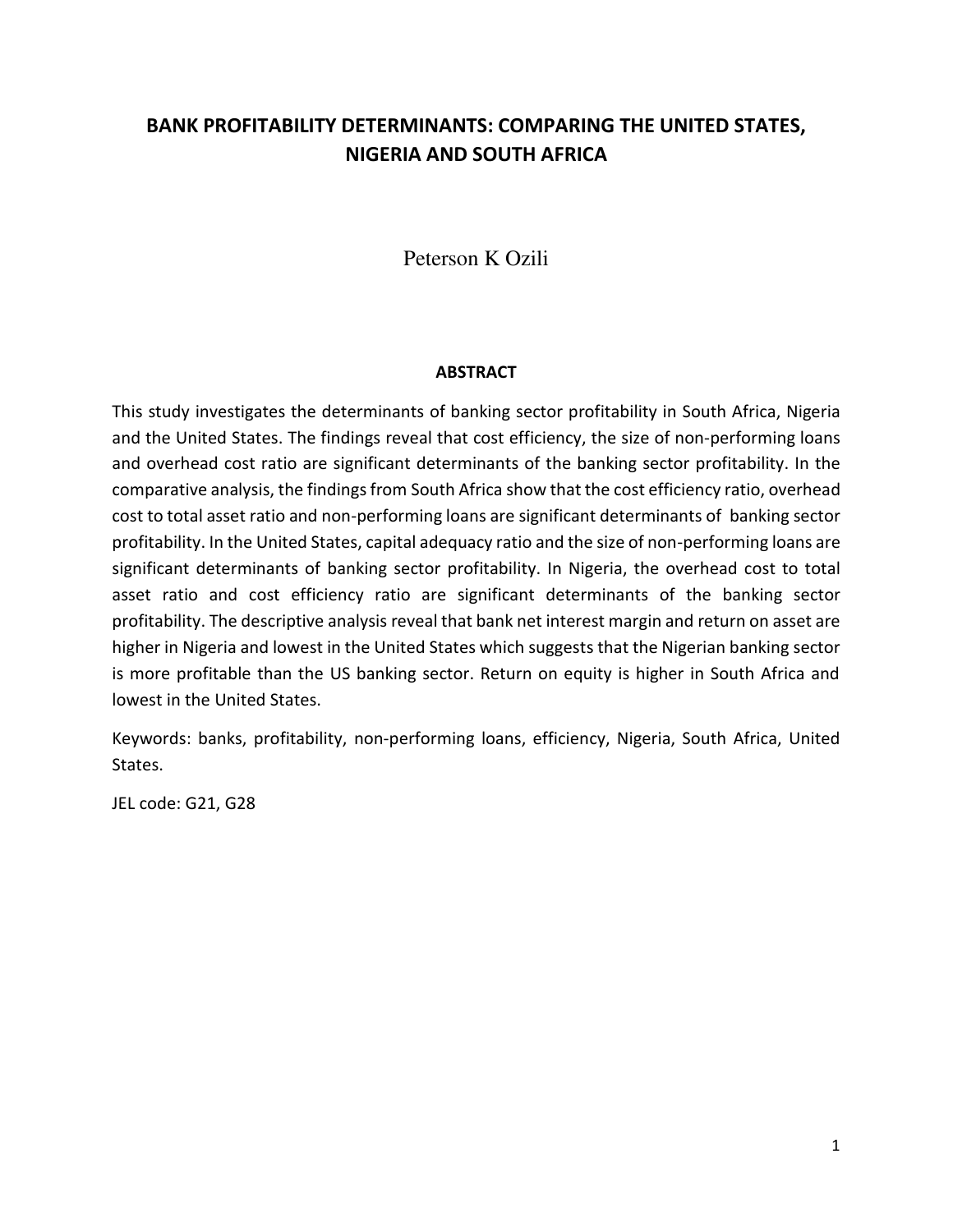#### **1. INTRODUCTION**

This paper investigates the determinants of the banking sector profitability in Nigeria, South Africa and the United States. Banking sector profitability is an important indicator of a stable financial sector. Country-specific differences can affect the level of bank profit in unique ways. These differences may be amplified by differences in the level of financial development and the level of country development especially the differences in developed countries, emerging countries and developing countries. The focus on Nigeria, South Africa and the United States is due to the differences in the level of the financial sector and country development in the three countries. The literature shows that the level of financial (sector) development significantly affects bank profitability (see Demirgüç-Kunt & Huizinga, 2000).

The United States has a high level of financial development followed by South Africa while Nigeria has the lowest according to the World Bank's Global Financial Development Indicators. More so, the United States is a market-based economy where only 15 percent of total credit in the US financial system is supplied by banks. The remaining 85 percent of total credit are supplied by other financial institutions. In contrast, the financial system in Nigeria is dominated by banks where 64 percent of total credit supply is provided by the banking sector. The implication is that a significant drop in credit supply by Nigerian banks will significantly affect Nigeria's financial system. South Africa, on the other hand, is a bank-based economy where banks control about 52 percent of total credit supply which leaves room for other capital market lenders to offer loans to corporate borrowers. Arguably, the financial development differences in Nigeria, South Africa and the United States may explain the differences in bank profitability in the three countries.

Many studies focussed on bank profitability determinants in several contexts (e.g. Athanasoglou et al (2008); Borio et al (2017); Zheng et al (2017); Boungou (2019); Ali and Puah (2019); Batten and Vo (2019) and Huang (2020)). But studies that explicitly compare bank profitability determinants between countries are scarce in the literature.

This study contributes to the existing literature by exploring the determinants of banking sector profitability across countries. Secondly, this study is related to the bank stability literature as banking sector profitability is an important predictor of bank stability. Also, this study shows whether country development differences have a direct effect on bank profitability determinants.

The rest of the paper is structured as follows. Section 2 presents the related literature on bank profitability. Section 3 discusses the research design. Section 4 presents the empirical findings, while section 5 reports the conclusion.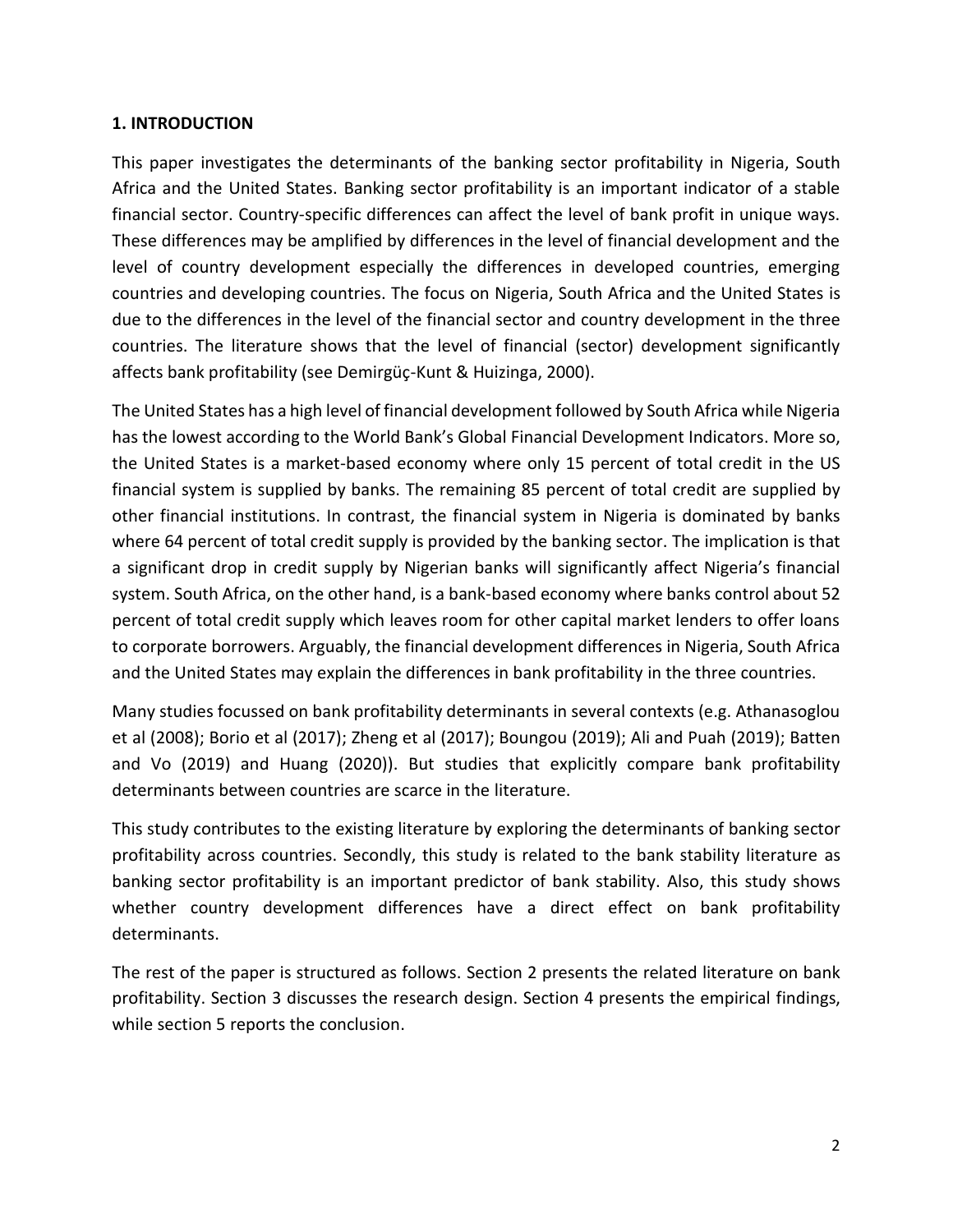#### **2. LITERATURE REVIEW**

Several studies examined the determinants of bank profitability. Bougatef (2017) found that a higher level of corruption is associated with higher bank profitability in Tunisia. Ozili (2017) investigated bank profitability determinants amongst African banks, and found that factors such as size of the bank, regulatory capital ratio and provisions for loan loss are significant determinants of the return on assets of listed banks in Africa. Borio et al (2017) investigated the impact of monetary policy on bank profitability in 14 major advanced economies from 1995 to 2012. They found that the level of the short-term rate has a positive impact on bank profitability measured as return on assets.

Zheng et al (2017) examined the effect of capital requirements on the profitability of banks in Bangladesh from 2000 to 2015. They found that higher regulatory capital ratios increased the profitability of banks in Bangladesh. Their results remained the same when the authors used equity to total assets ratio as an alternative measure of bank capital. Bonaccorsi di Patti and Palazzo (2018) investigated the effects of macroeconomic factors on the profitability of banks in the European Union (EU), and found that growth in GDP and loan growth influence the profitability of EU banks.

Ozili (2015) investigated the determinants of bank profitability in Nigeria, and found that nonperforming loans, size of the bank and cost efficiency significantly affect the profitability of banks in Nigeria. Hesse and Poghosyan (2016) analysed the effects of oil price shocks on bank profitability for 145 banks in 11 oil-exporting MENA countries from 1994 to 2008. They found that oil price shocks have an indirect impact on bank profitability, and the indirect impact is channelled through country-specific macroeconomic and institutional variables. Ammar and Boughrara (2019) investigated the effects of revenue diversification on bank profitability in 14 Middle East and North African (MENA) countries from 1990 to 2011. They found that revenue diversification leads to higher bank profitability.

Bouzgarrou et al (2018) examined the profitability of domestic banks and foreign banks prior to the 2008 financial crisis and during the financial crisis. They found that foreign banks are more profitable compared with domestic banks during the 2008 financial crisis. Bolarinwa et al (2019) examined the determinants of bank profitability in Nigeria. They examined the effects of bank size, deposit growth, credit risk, capital ratio and cost efficiency on commercial bank profitability. They analysed 15 commercial banks from 2005 to 2015, and found that cost efficiency is a determinant of bank profitability in Nigeria. The current study is different from Bolarinwa et al (2019). They used bank level data while the current study examines bank profitability determinants using industry data for a longer period of 1996 to 2017.

Overall, the above studies, in their analyses, did not compare developed countries with emerging countries and developing countries. The current study adds to the literature by explicitly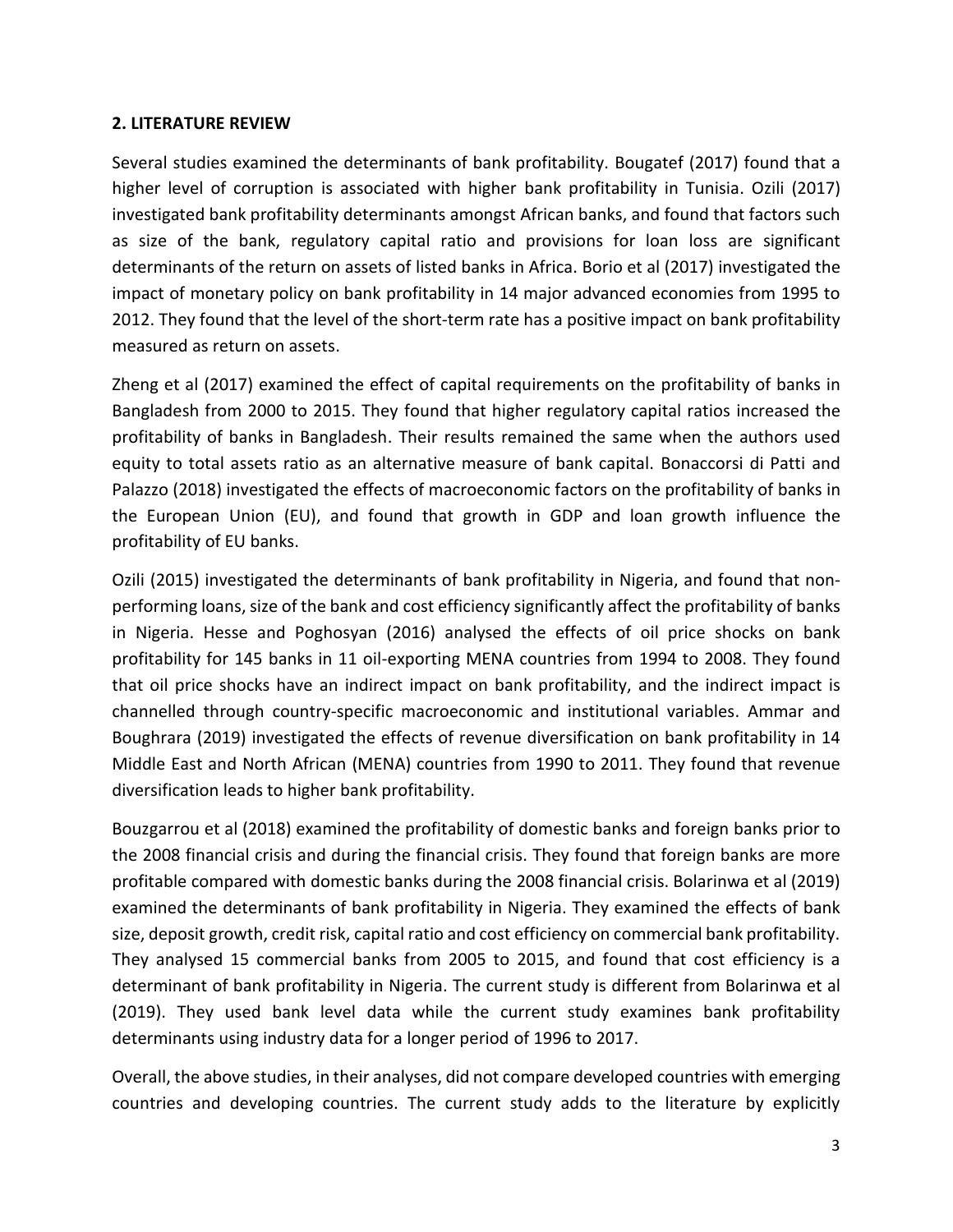comparing the profitability determinants of banks in a major developed country (the United States), emerging country (South Africa) and a developing country (Nigeria).

# **3. DATA AND METHODOLOGY**

# **3.1. Data**

Country-level bank information was collected from the global financial development indicators while macroeconomic data was collected from the World Development Indicators in the World Bank databank. Data was extracted for three countries with unique attributes: Nigeria (representing a major developing country), South Africa (representing a major emerging country) and the United States (representing a major developed country). The sample period spans 22 years from 1996 to 2017. The sample period is sufficient to cover two economic cycles.

# **3.2. Variable Justification**

 $\pi$  is the dependent variable, representing a vector of bank profitability variables. The vector variable consists of the Net Income Margin (NIM), Return On Asset Before Tax (ROABT) and Return On Equity Before Tax (ROEBT) variables. The NIM, ROABT and ROEBT variables are widely used in the literature to measure bank profitability (Ben Naceur and Goaied (2008), Borio et al (2017), and Ozili and Uadiale, 2017).

Bank concentration (CN) variable represents bank concentration. High bank concentration signifies greater market power for banks. Such banks enjoy oligopolistic advantage in the credit market, which puts them in a position to charge high interest rates on loans and high fees for offering non-interest services to bank customers, thereby increasing their profit levels (Huang, 2020; Ozili and Uadiale, 2017). Thus, the relationship between CN and  $\pi$  is predicted to be positive.

CAP variable represents the capital adequacy ratio. Ideally, banks that have high capital ratio are more likely to engage in risky lending because they have the equity capital needed to absorb unexpected losses that may arise from risky lending (Batten & Vo, 2019; Hallunovi & Berdo, 2018). The higher the risk, the higher the return or profit. Thus, the relationship between CAP and  $\pi$  is predicted to be positive.

EFF variable represents the cost efficiency ratio. Efficient banks tend to have a low cost-to-income ratio because they are able to minimise cost and maximise income, and as a result, such banks are able to generate high profit levels (Bitar et al, 2018). Thus, the relationship between EFF and  $\pi$  is predicted to be negative.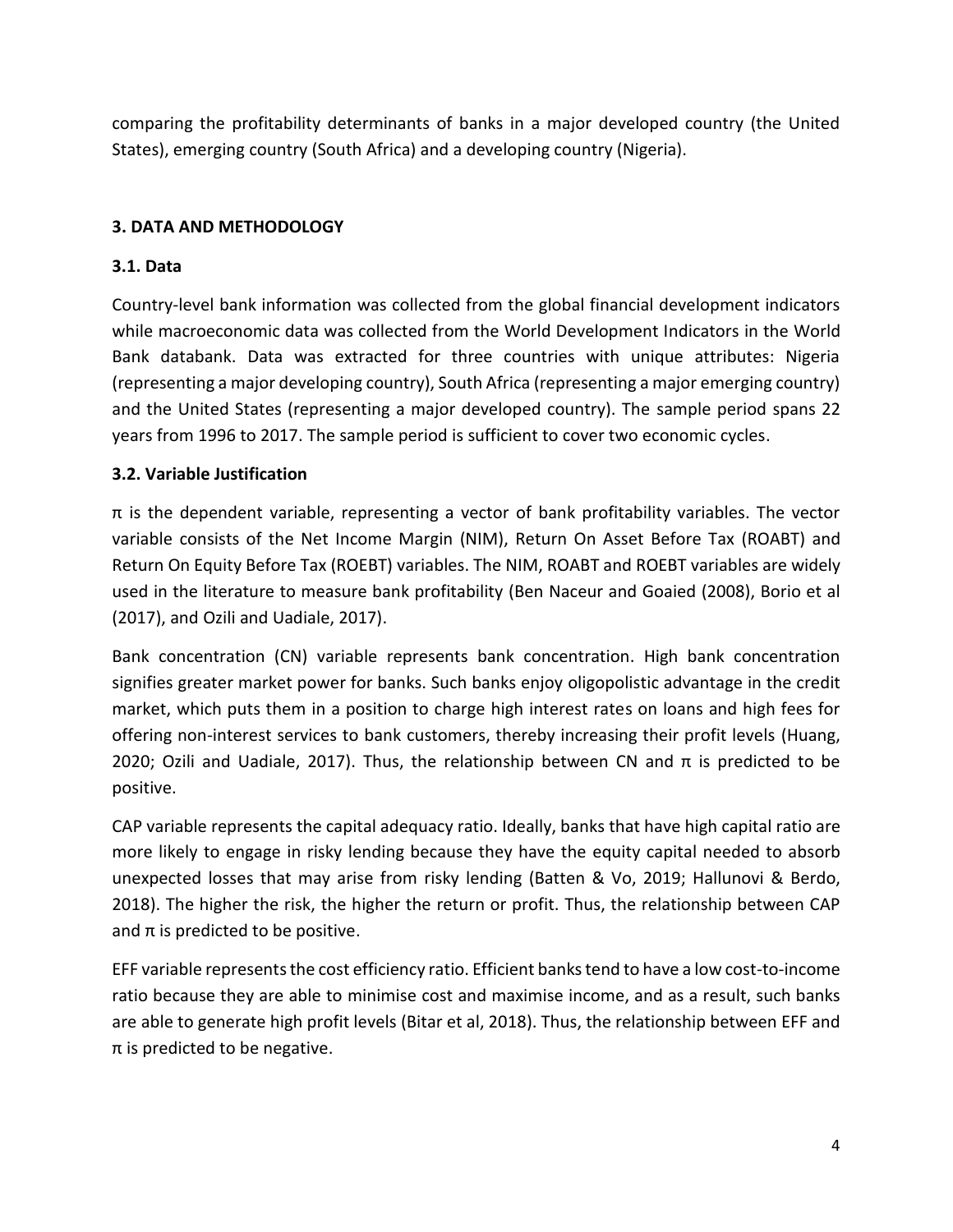OPTA variable is the overhead cost to total asset ratio. Banks that have high overhead cost will have lower profit levels due to rising overhead expenses (Serwadda, 2018). Thus, the relationship between OPTA and  $\pi$  is predicted to be negative.

NPL variable is non-performing loans to gross loan ratio. Ideally, banks that have high problem loans will have lower net interest income and reduced net profit (Panta, 2018). Thus, the relationship between NPL and  $π$  is predicted to be negative.

INF variable is the inflation rate. High inflation can make banks increase the price of loans and increase the fee charged for offering non-interest activities to bank customers (Bouzgarrou et al, 2018), thus leading to high bank profitability. Thus, the relationship between INF and  $\pi$  is predicted to be positive.

GDPR variable represents the growth in GDP. Banks tend to report high profit levels in times of economic prosperity. This is because a large number of debtors are able to repay their loan during periods of economic prosperity, thereby contributing to high interest income for banks. In contrast, banks often report low profit levels in recessionary periods because a large number of debtors may default on their loan repayment, thereby contributing to reduced interest income for banks (Kohlscheen et al, 2018). Thus, the relationship between GDPR and π is predicted to be positive.

# **3.3. Model Specification**

The model used to analyse the determinants of bank profitability  $(\pi)$  is similar to the models used in prior studies such as Huang (2020), Ozili and Uadiale (2017) and Borio et al (2017).

 $\pi$  =  $f$  (bank specific determinants, macroeconomic determinants).

The econometric model is specified below as:

$$
\pi it = c + \beta 1CNit + \beta 2CAPit + \beta 3EFFit + \beta 4OPTAit +
$$
  

$$
\beta 5NPLit + \beta 6 INFit + \beta 7 GDPRit + e
$$
 (1)

 $\pi$  = vector of dependent variables, namely, ROABT, ROEBT and NIM.

Where:

 $CAP = bank capital to total assets (%); CN = bank concentration (%); EFF = bank cost to income$ ratio (%); NIM = bank net interest margin (%); NPL = bank non-performing loans to gross loans (%); OPTA = bank overhead costs to total assets (%); ROABT = bank return on assets (before tax); ROEBT = bank return on equity (before tax); INF = inflation, consumer prices (annual %); GDPR = GDP growth (annual %).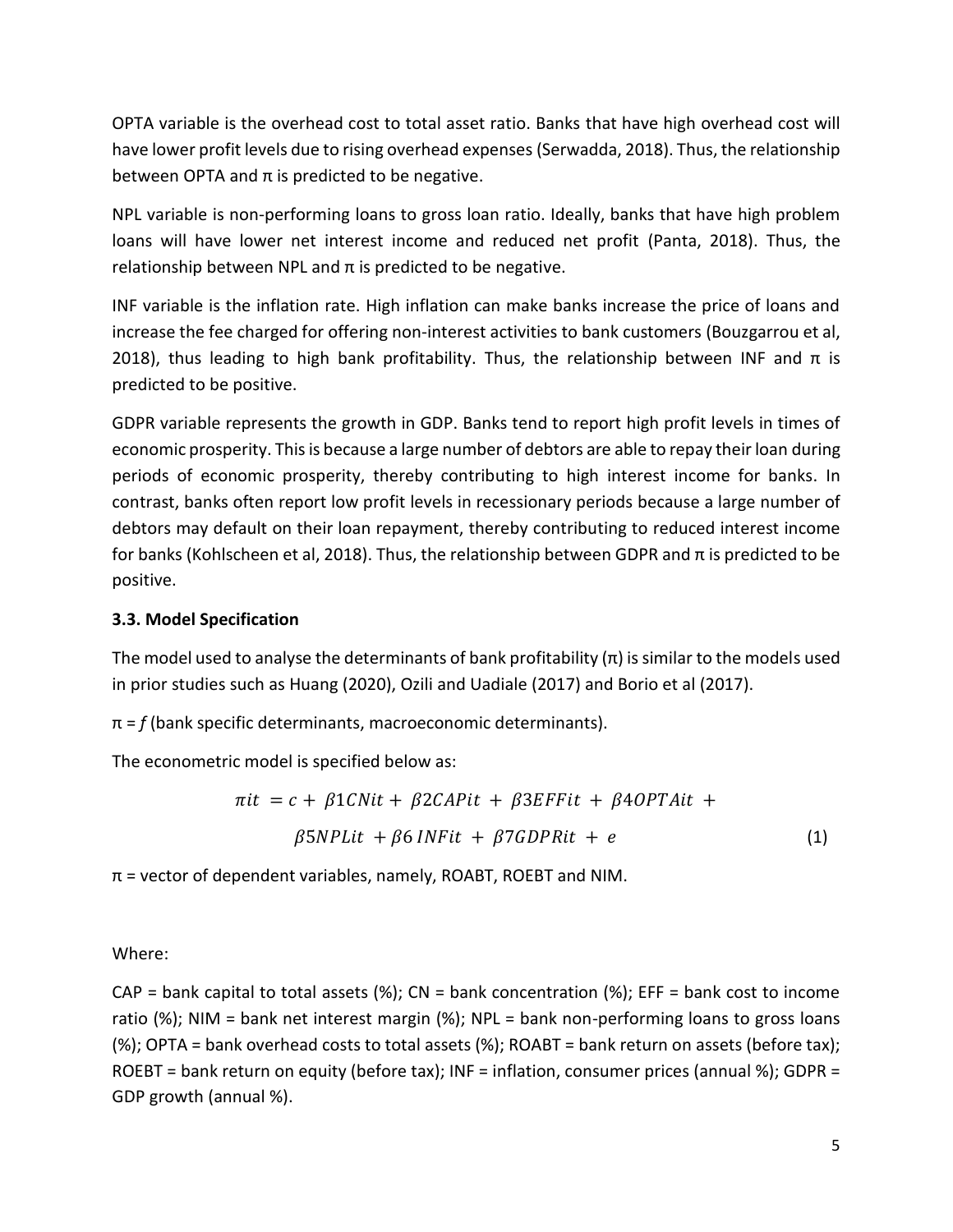#### **3.4. Estimation Procedure**

Robust least squares estimation technique is used to estimate the model. The robust least square is a regression method that is less sensitive to outliers in the data. The robust least square estimation is the M-estimation based on Huber (1973). The M-estimation addresses outliers in the dependent variable when the value of the dependent variable differs significantly from the regression line. Eviews 11 was used to estimate the model. The robust least squares estimation method is a superior estimation method compared to the ordinary least squares estimators which is sensitive to outliers in the data.

#### **4. RESULTS AND DISCUSSION**

#### **4.1. Summary of Descriptive Statistics**

The descriptive statistics result is presented in table 2. The mean value of CN is 49 for the full sample. CN is the highest in South Africa and lowest in the United States. This suggests that the US banking sector is less concentrated compared with the banking sector in South Africa and Nigeria. The CAP variable, on average, is 9.63 for the full sample. CAP is much higher in United States and lowest in South Africa. This suggests that the US banking sector is well-capitalised compared with the banking sectors of Nigeria and South Africa. The EFF variable, on average, is 59.8 for the full sample. EFF is the highest in Nigeria and lowest in South Africa. This suggests that Nigeria's banking sector is largely cost inefficient as indicated by its high cost-to-income ratio. South Africa has a lower cost-to-income ratio. The mean value of OPTA is 4.78 for the full sample. OPTA is much higher in Nigeria and lowest in the United States. This suggests that the Nigerian banking sector has a high overhead cost to total asset ratio. The United States has a low OPTA which indicates that the US has a low overhead cost to total asset. The mean value of NPL is 6.75 for the full sample. NPL is much higher in Nigeria and lower in the United States. This suggests that the US banking sector has high loan quality compared to Nigeria and South Africa. The macroeconomic variables, INF and GDPR, are 6.75 and 3.56, respectively for the full sample. INF and GDPR are lower in the United States and much higher in Nigeria. This suggests that the US experience greater macroeconomic stability compared to Nigeria. For the profitability variables, ROABT and NIM are higher in Nigeria and lowest in the United States. This suggest that the Nigerian banking sector is more profitable than the US banking sector. ROEBT is higher in South Africa and lowest in the United States.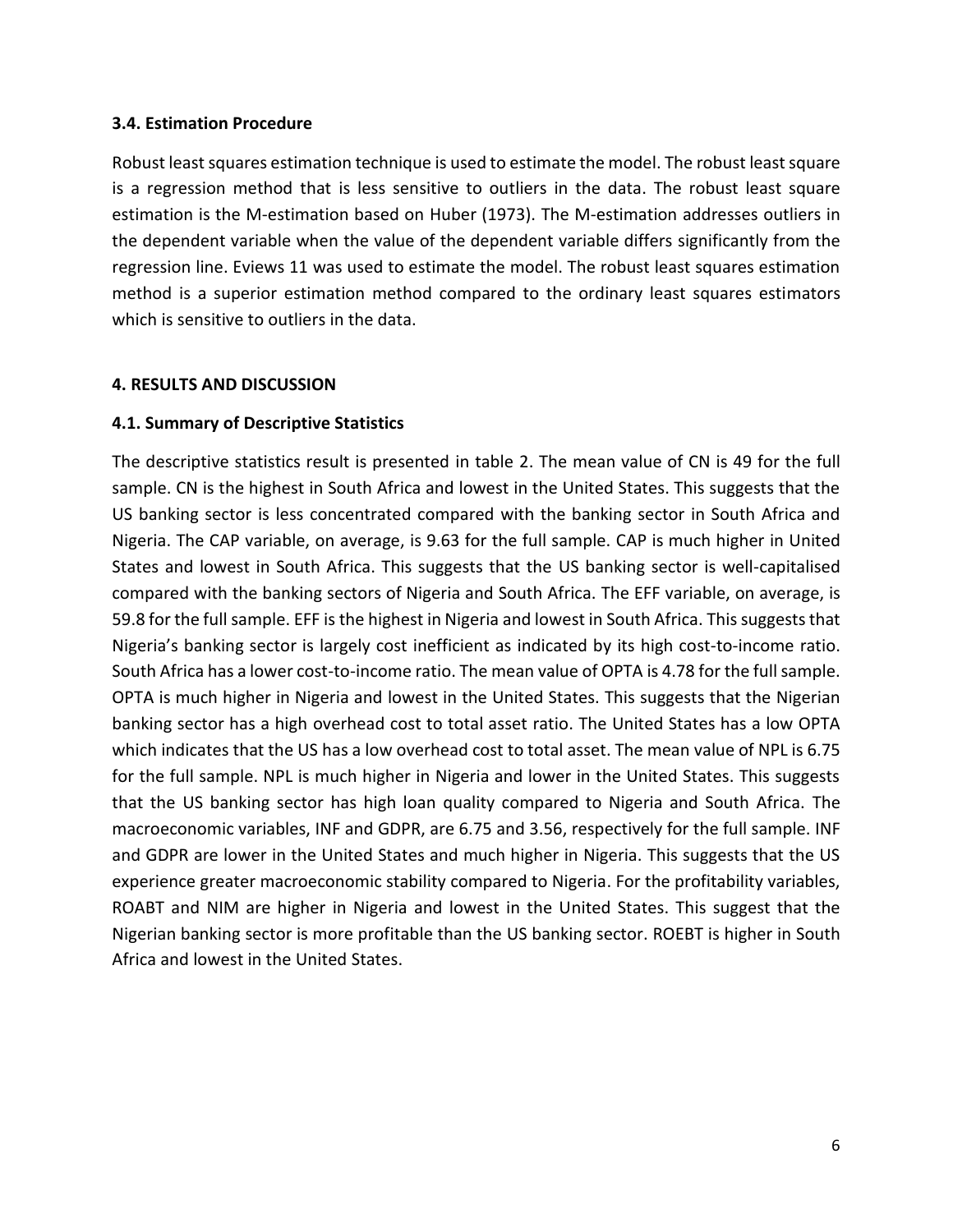| Table 2<br><b>Descriptive Statistics</b> |             |           |       |       |             |            |            |             |              |              |            |
|------------------------------------------|-------------|-----------|-------|-------|-------------|------------|------------|-------------|--------------|--------------|------------|
|                                          | Variables   | <b>CN</b> | CAP   | EFF   | <b>OPTA</b> | <b>NPL</b> | <b>INF</b> | <b>GDPR</b> | <b>ROABT</b> | <b>ROEBT</b> | <b>NIM</b> |
|                                          |             | $\%$      | %     | %     | %           | $\%$       | %          | %           | $\%$         | $\%$         | $\%$       |
| Full sample                              | Mean        | 49.3      | 9.63  | 59.8  | 4.78        | 6.53       | 6.75       | 3.56        | 1.61         | 18.66        | 5.37       |
|                                          | Median      | 38.7      | 9.3   | 58.85 | 3.36        | 3.35       | 5.69       | 2.99        | 1.75         | 19.11        | 3.81       |
|                                          | Maximum     | 99.5      | 17.7  | 81.37 | 18.36       | 37.30      | 29.26      | 15.32       | 4.13         | 43.11        | 16.08      |
|                                          | Minimum     | 20.2      | 1.49  | 47.68 | 0.75        | 0.70       | $-0.69$    | $-2.53$     | $-15.09$     | 0.64         | 1.47       |
|                                          | St. Dev     | 23.5      | 2.73  | 5.91  | 3.12        | 7.97       | 5.422      | 2.76        | 2.25         | 8.86         | 3.03       |
|                                          | Observation | 64        | 56    | 66    | 66          | 56         | 66         | 66          | 66           | 66           | 66         |
|                                          |             |           |       |       |             |            |            |             |              |              |            |
| Nigeria                                  | Mean        | 40.89     | 10.42 | 63.22 | 7.86        | 14.82      | 12.37      | 5.42        | 1.69         | 19.56        | 8.73       |
|                                          | Median      | 39.11     | 10.41 | 62.11 | 6.97        | 16.11      | 11.89      | 5.98        | 2.49         | 19.63        | 7.61       |
|                                          | Maximum     | 71.08     | 17.70 | 81.37 | 18.36       | 37.30      | 29.26      | 15.32       | 4.12         | 43.11        | 16.08      |
|                                          | Minimum     | 22.28     | 1.49  | 49.17 | 3.48        | 2.95       | 5.38       | $-1.61$     | $-15.09$     | 0.64         | 5.60       |
|                                          | St. Dev     | 14.36     | 3.97  | 7.29  | 3.32        | 9.66       | 5.32       | 3.49        | 3.86         | 8.95         | 2.54       |
|                                          | Observation | 22        | 18    | 22    | 22          | 18         | 22         | 22          | 22           | 22           | 22         |
|                                          |             |           |       |       |             |            |            |             |              |              |            |
| South Africa                             | Mean        | 80.17     | 7.79  | 56.80 | 3.41        | 3.37       | 5.69       | 2.80        | 1.60         | 20.38        | 3.78       |
|                                          | Median      | 77.59     | 7.91  | 57.17 | 3.05        | 3.18       | 5.71       | 2.82        | 1.51         | 20.38        | 3.36       |
|                                          | Maximum     | 99.53     | 9.30  | 71.73 | 11.45       | 5.90       | 10.05      | 5.61        | 4.13         | 42.63        | 11.66      |
|                                          | Minimum     | 75.14     | 5.70  | 47.68 | 0.75        | 1.10       | $-0.69$    | $-1.53$     | 0.33         | 3.00         | 1.47       |
|                                          | St. Dev     | 6.25      | 0.84  | 5.39  | 2.03        | 1.39       | 2.34       | 1.76        | 0.73         | 10.29        | 2.07       |
|                                          | Observation | 20        | 18    | 22    | 22          | 18         | 22         | 22          | 22           | 22           | 22         |
|                                          |             |           |       |       |             |            |            |             |              |              |            |
| United<br><b>States</b>                  | Mean        | 29.76     | 10.56 | 59.48 | 3.09        | 1.92       | 2.18       | 2.45        | 1.53         | 16.03        | 3.62       |
|                                          | Median      | 33.42     | 10.40 | 59.43 | 2.91        | 1.36       | 2.23       | 2.51        | 1.62         | 15.93        | 3.52       |
|                                          | Maximum     | 36.13     | 12.73 | 63.64 | 3.99        | 5.00       | 3.84       | 4.75        | 2.19         | 26.33        | 4.32       |
|                                          | Minimum     | 20.18     | 8.40  | 55.98 | 2.52        | 0.70       | $-0.35$    | $-2.53$     | 0.12         | 1.61         | 3.09       |
|                                          | St. Dev     | 6.11      | 1.45  | 1.99  | 0.43        | 1.28       | 1.04       | 1.66        | 0.53         | 6.78         | 0.33       |
|                                          | Observation | 22        | 20    | 22    | 22          | 20         | 22         | 22          | 22           | 22           | 22         |

#### **4.2. Correlation Analysis**

In the full sample, ROABT is positive and correlated with CAP and GDPR, and negatively correlated with CN, EFF, OPTA, NPL and INF. The ROEBT profitability variable is positive and correlated with CN, OPTA, NPL, INF and GDPR, and negatively correlated with CAP and EFF. The NIM profitability variable is positive and correlated with CAP, EFF, OPTA, NPL, INF and GDPR, and negatively correlated with CN. The NIM and OPTA variables are highly correlated at 91.6 percent. The NPL and OPTA variables are highly correlated at 81.3 percent. The NIM and INF variables are highly correlated at 71.6 percent.

# (see Appendix A1).

In the Nigerian sub-sample, ROABT is positive and correlated with CAP and EFF, and negatively correlated with CN, OPTA, NPL, INF and GDPR. The ROEBT profitability variable is positive and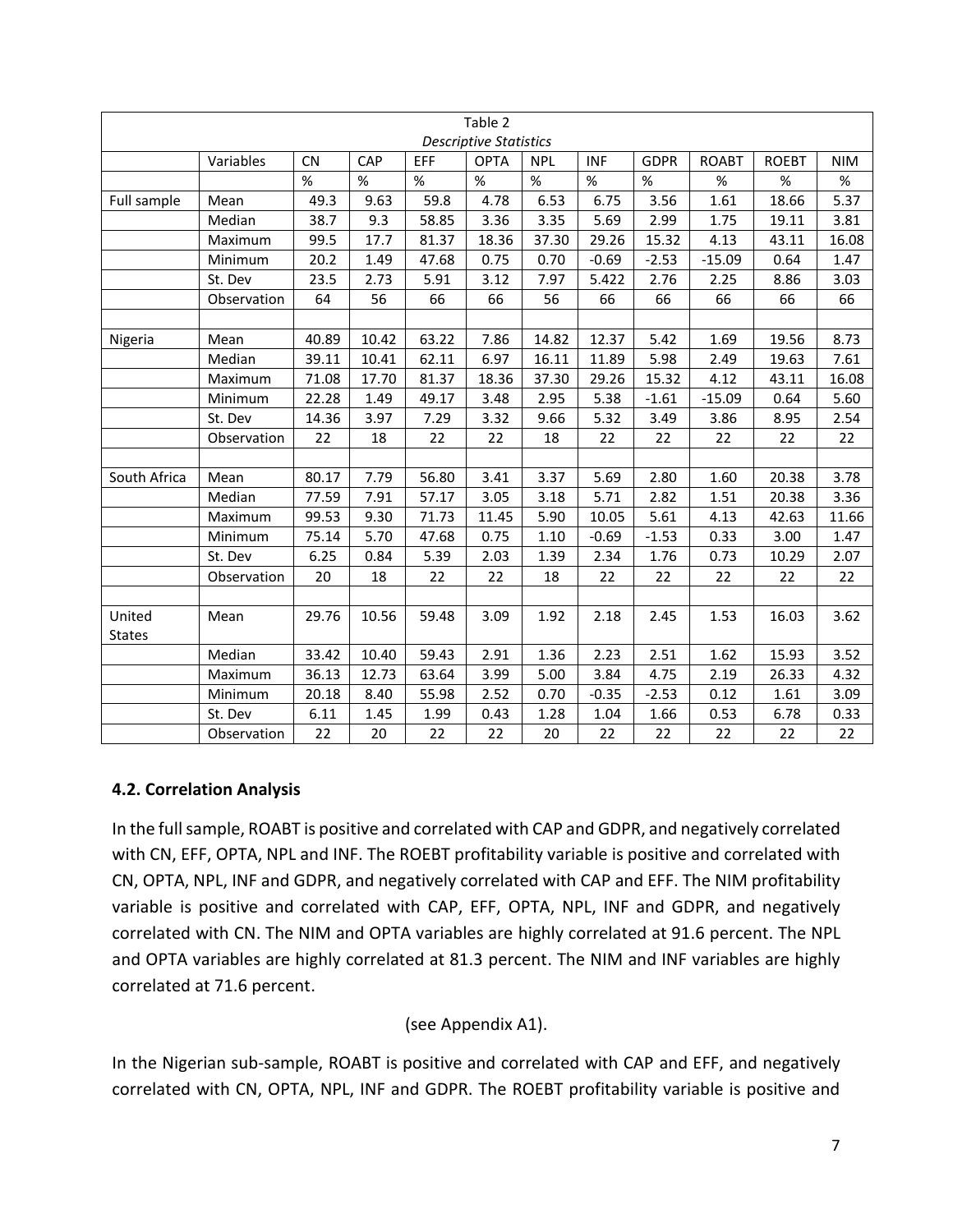correlated with CAP, OPTA, NPL, INF and GDPR, and negatively correlated with CN and EFF. The NIM profitability variable is positive and correlated with OPTA, NPL, INF and GDPR, and negatively correlated with CN, CAP and EFF. The NIM and OPTA variables are highly correlated at 75.1 percent (see Appendix A2).

In the United States sub-sample, ROABT is positive and correlated with OPTA, INF and GDPR, and negatively correlated with CN, CAP, EFF and NPL. The ROEBT profitability variable is positive and correlated with OPTA, INF and GDPR, and negatively correlated with CN, CAP, EFF and NPL. The NIM profitability variable is positive and correlated with OPTA and GDPR, and negatively correlated with CN, CAP, EFF and NPL. The ROEBT and CN variables are highly correlated at 81.3 percent. The NIM and CN variables are highly correlated at 74.8 percent. The OPTA and CN variables are highly correlated at 91.2 percent. (Refer Appendix A3).

In the South Africa sub-sample, ROABT is positive and correlated with CN, CAP, OPTA and GDPR, and negatively correlated with EFF, NPL and INF. The ROEBT profitability variable is positive and correlated with CN, EFF, OPTA and GDPR, and negatively correlated with CAP, NPL and INF. The NIM profitability variable is positive and correlated with CN, CAP, OPTA, NPL and GDPR, and negatively correlated with EFF and INF. The OPTA and CN variables are highly correlated at 90.7 percent. The INF and EFF variables are highly correlated at 74.4 percent. The INF and OPTA variables are highly correlated at 82.1 percent (see Appendix A4).

# **4.3. Regression Results**

# *Pooled sample analyses*

The result is presented in Table 3. The OPTA coefficient is significant and positively related to the ROABT, ROEBT and NIM variables. This indicates that higher overhead cost leads to higher profitability. The NPL coefficient is significant and negatively related to the ROABT, ROEBT and NIM variables. This indicates that higher non-performing loans lead to reduced profitability. The EFF coefficient is significant and negatively related to the ROABT, ROEBT and NIM variables. This indicates that a high cost-to-income ratio has a negative impact on profitability. The INF coefficient is significant and negatively related to NIM but insignificantly related to ROABT and ROEBT. This suggest that higher inflation leads to higher net interest margin. The GDPR coefficient is significant and positively related to ROABT and ROEBT but insignificantly related to NIM. This suggests that economic booms are associated with higher operating profit and higher profit to equity shareholders. The CAP coefficient is significant and positively related to ROABT and negatively related to ROEBT. This suggests that higher capital levels lead to higher operating profit and lower profit to equity shareholders. The CN coefficient is significant and positively related to ROEBT and negatively related to NIM. This suggests that high bank concentration leads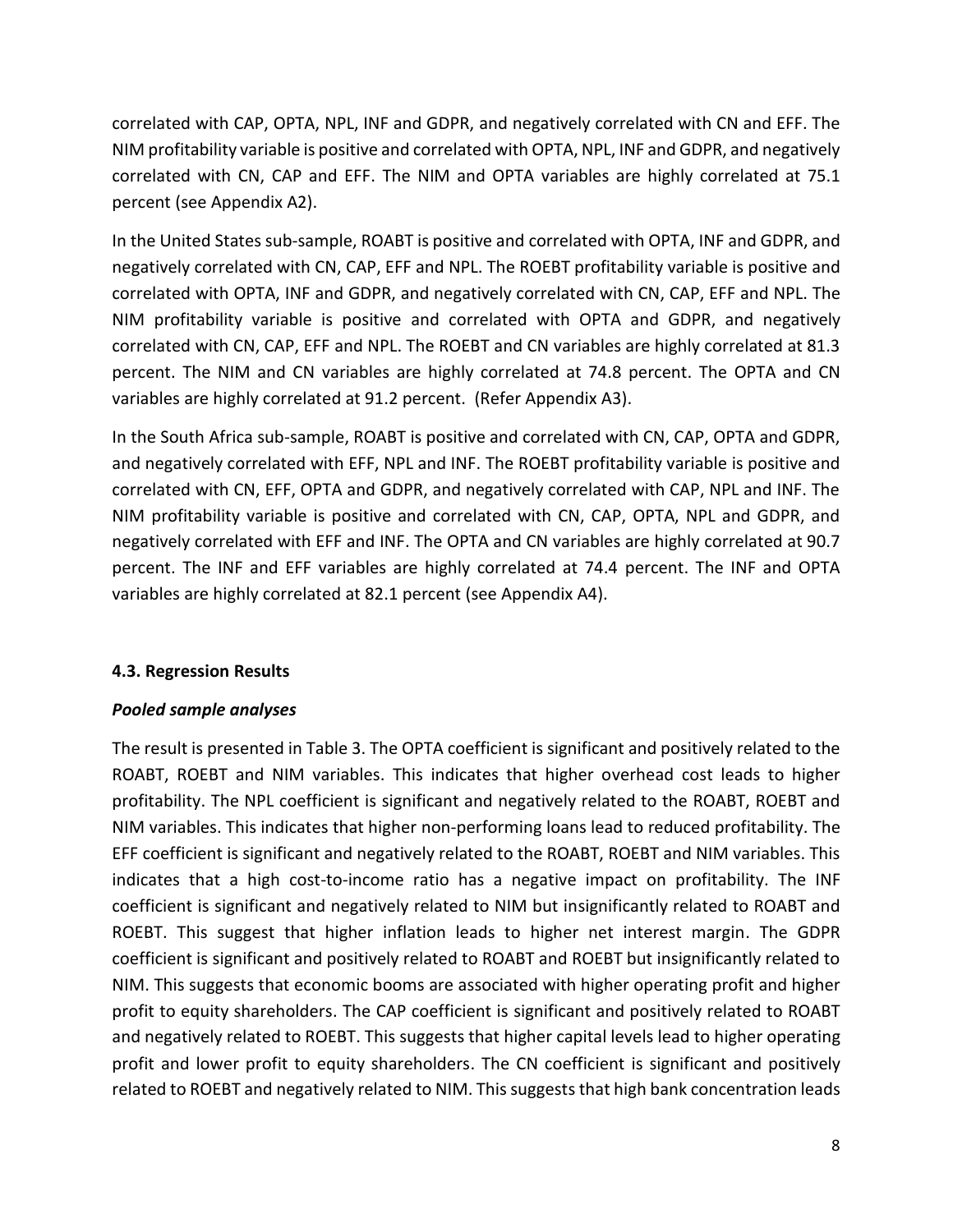to higher profit to equity shareholders and lower net interest margin. Overall, the results indicate that the most consistent determinants of bank profitability in the full sample result (in columns 1 to 3) are the efficiency ratio, non-performing loans, and overhead cost to total asset ratio.

| Table 3                         |                                              |               |             |  |  |  |  |  |  |
|---------------------------------|----------------------------------------------|---------------|-------------|--|--|--|--|--|--|
|                                 | Robust Least Square Regression - Full Sample |               |             |  |  |  |  |  |  |
|                                 | 1                                            | $\mathcal{P}$ | 3           |  |  |  |  |  |  |
|                                 | <b>ROABT</b>                                 | <b>ROEBT</b>  | <b>NIM</b>  |  |  |  |  |  |  |
|                                 | Coefficient                                  | Coefficient   | Coefficient |  |  |  |  |  |  |
|                                 | (T-values)                                   | (T-values)    | (T-values)  |  |  |  |  |  |  |
| C                               | $2.257***$                                   | 65.212***     | $5.355***$  |  |  |  |  |  |  |
|                                 | (3.20)                                       | (8.02)        | (4.04)      |  |  |  |  |  |  |
| <b>CN</b>                       | $-0.001$                                     | $0.056**$     | $-0.019***$ |  |  |  |  |  |  |
|                                 | $(-0.23)$                                    | (2.02)        | $(-4.14)$   |  |  |  |  |  |  |
| CAP                             | $0.049**$                                    | $-0.976***$   | 0.059       |  |  |  |  |  |  |
|                                 | (2.39)                                       | $(-4.16)$     | (1.55)      |  |  |  |  |  |  |
| EFF                             | $-0.037***$                                  | $-0.855***$   | $-0.093***$ |  |  |  |  |  |  |
|                                 | $(-3.27)$                                    | $(-6.63)$     | $(-4.41)$   |  |  |  |  |  |  |
| <b>OPTA</b>                     | $0.305***$                                   | $2.705***$    | $1.231***$  |  |  |  |  |  |  |
|                                 | (6.58)                                       | (5.07)        | (14.15)     |  |  |  |  |  |  |
| <b>NPL</b>                      | $-0.047***$                                  | $-0.552***$   | $-0.065***$ |  |  |  |  |  |  |
|                                 | $(-3.69)$                                    | $(-3.79)$     | $(-2.76)$   |  |  |  |  |  |  |
| <b>INF</b>                      | 0.015                                        | $-0.240$      | $0.101***$  |  |  |  |  |  |  |
|                                 | (0.92)                                       | $(-1.26)$     | (3.27)      |  |  |  |  |  |  |
| <b>GDPR</b>                     | $0.067***$                                   | $1.278***$    | $-0.019$    |  |  |  |  |  |  |
|                                 | (2.78)                                       | (4.62)        | $(-0.42)$   |  |  |  |  |  |  |
|                                 |                                              |               |             |  |  |  |  |  |  |
| R-square                        | 46.02                                        | 43.62         | 63.22       |  |  |  |  |  |  |
| Adjusted R-square               | 37.63                                        | 34.85         | 57.50       |  |  |  |  |  |  |
| Observations (after adjustment) | 53                                           | 53            | 53          |  |  |  |  |  |  |

#### *Nigeria*

The result is presented in Table 4. OPTA coefficient is positive and significantly related to the ROABT, ROEBT and NIM variables. This indicates that higher overhead cost leads to greater bank profitability. NPL coefficient is negative for ROABT, ROEBT and NIM. The NPL coefficient is negative and significantly related to NIM, which indicates that higher non-performing loans lead to lower net interest margin. The EFF coefficient is negative and is significantly related to ROABT, ROEBT and NIM. This indicates that there is an inverse relationship between the cost-to-income ratio and profitability. The GDPR coefficient is positive and significantly related to ROEBT, which indicates that the Nigerian banking sector generates higher profit to equity shareholders during economic booms and vice versa. The CN coefficient report mixed signs in columns 1 to 3. CN coefficient is significant and positively related to ROABT and negatively to NIM. This indicates that high bank concentration is associated with high operating profit and low net interest margin. The INF and CAP coefficients are not significant in columns 1 to 3. Overall, the results suggest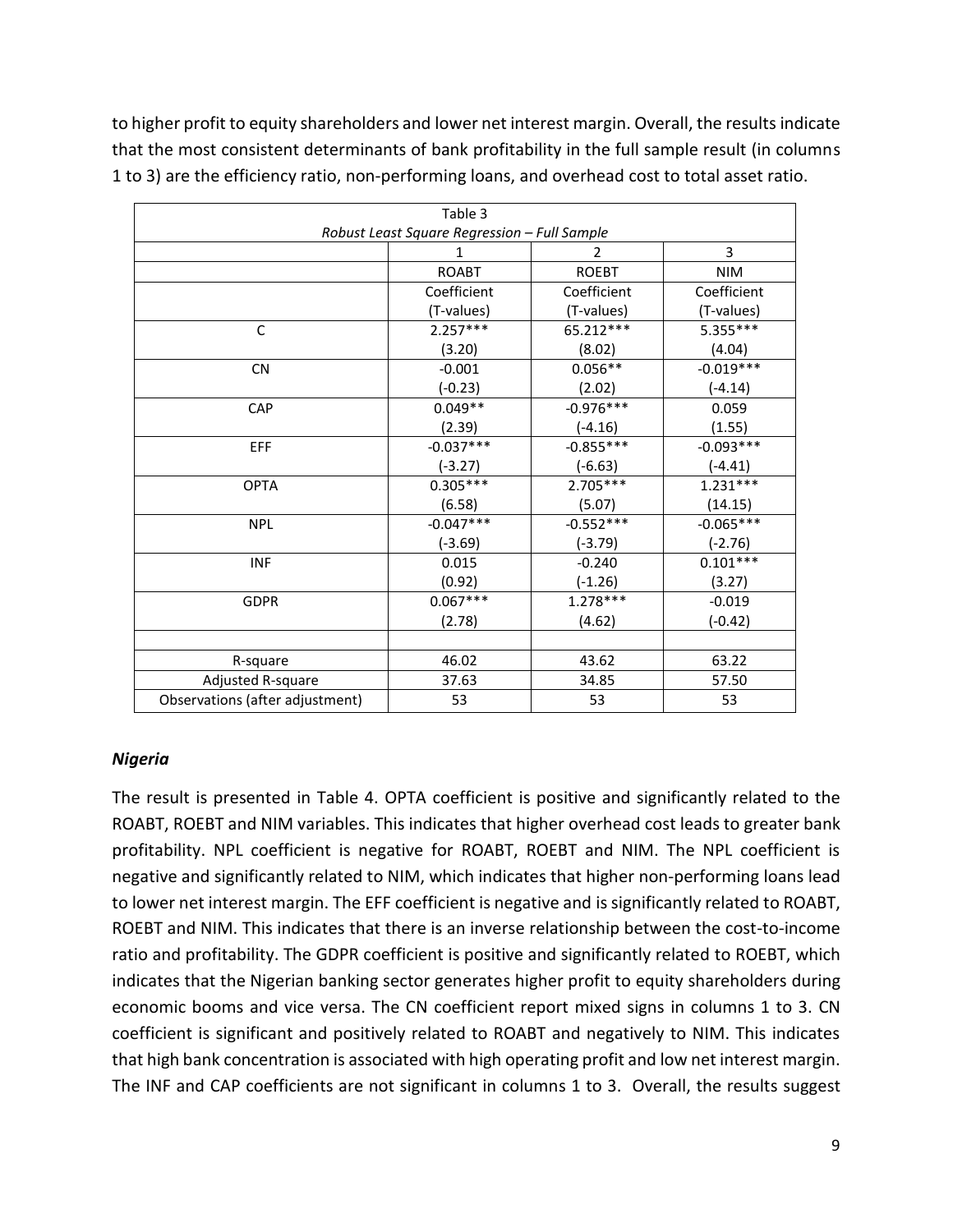that the most consistent determinants of bank profitability in Nigeria (in columns 1 to 3) are overhead cost to total asset ratio, and the cost efficiency ratio.

| Table 4                                                 |              |                |             |  |  |  |  |  |  |
|---------------------------------------------------------|--------------|----------------|-------------|--|--|--|--|--|--|
| Robust Least Square Regression - Nigeria Banking Sector |              |                |             |  |  |  |  |  |  |
|                                                         | 1            | $\overline{2}$ | 3           |  |  |  |  |  |  |
|                                                         | <b>ROABT</b> | <b>ROEBT</b>   | <b>NIM</b>  |  |  |  |  |  |  |
|                                                         | Coefficient  | Coefficient    | Coefficient |  |  |  |  |  |  |
|                                                         | (T-values)   | (T-values)     | (T-values)  |  |  |  |  |  |  |
| $\mathsf{C}$                                            | 3.315        | 46.483***      | 11.320***   |  |  |  |  |  |  |
|                                                         | (1.49)       | (3.30)         | (5.95)      |  |  |  |  |  |  |
| <b>CN</b>                                               | $0.038**$    | $-0.008$       | $-0.039***$ |  |  |  |  |  |  |
|                                                         | (2.44)       | $(-0.08)$      | $(-2.92)$   |  |  |  |  |  |  |
| <b>CAP</b>                                              | $-0.085$     | $-0.225$       | $-0.074$    |  |  |  |  |  |  |
|                                                         | $(-1.29)$    | $(-0.54)$      | $(-1.31)$   |  |  |  |  |  |  |
| EFF                                                     | $-0.063*$    | $-0.653***$    | $-0.104***$ |  |  |  |  |  |  |
|                                                         | $(-1.80)$    | $(-2.92)$      | $(-3.44)$   |  |  |  |  |  |  |
| <b>OPTA</b>                                             | $0.307***$   | $2.219***$     | $1.037***$  |  |  |  |  |  |  |
|                                                         | (2.88)       | (3.28)         | (11.33)     |  |  |  |  |  |  |
| <b>NPL</b>                                              | $-0.033$     | $-0.255$       | $-0.107***$ |  |  |  |  |  |  |
|                                                         | $(-1.28)$    | $(-1.56)$      | $(-4.84)$   |  |  |  |  |  |  |
| <b>INF</b>                                              | 0.059        | $-0.060$       | $-0.021$    |  |  |  |  |  |  |
|                                                         | (1.30)       | $(-0.21)$      | $(-0.52)$   |  |  |  |  |  |  |
| <b>GDPR</b>                                             | 0.072        | $0.854***$     | 0.065       |  |  |  |  |  |  |
|                                                         | (1.38)       | (2.59)         | (1.45)      |  |  |  |  |  |  |
|                                                         |              |                |             |  |  |  |  |  |  |
| R-square                                                | 45.83        | 59.81          | 62.72       |  |  |  |  |  |  |
| Adjusted R-square                                       | 7.92         | 31.68          | 36.62       |  |  |  |  |  |  |
| Observations (after adjustment)                         | 18           | 18             | 18          |  |  |  |  |  |  |

# *South Africa*

Table 5 reports the result for South Africa. OPTA coefficient is positive and significantly related to the ROABT, ROEBT and NIM variables. This indicates that higher overhead costs lead to higher profitability. The NPL coefficient is negative in columns 1 to 3, and the NPL coefficient is significant and negatively related to ROABT and ROEBT, which indicates that higher nonperforming loans lead to reduced operating profit and lower profit to equity shareholders. The CAP coefficient is significant and positively related to ROABT and NIM, and negatively related with ROEBT. This suggests that higher capital ratios lead to higher operating profit, higher net interest margin and lower profit to equity shareholders in the South African banking sector. The INF coefficient reports a positive sign in columns 1 to 3. The INF coefficient is significant and positively related to ROABT, which indicates that the South African banking sector generates higher operating profit during high inflation. The CN, GDPR, EFF, CAP coefficients report mixed signs in columns 1 to 3. Overall, the findings suggest that the most consistent determinants of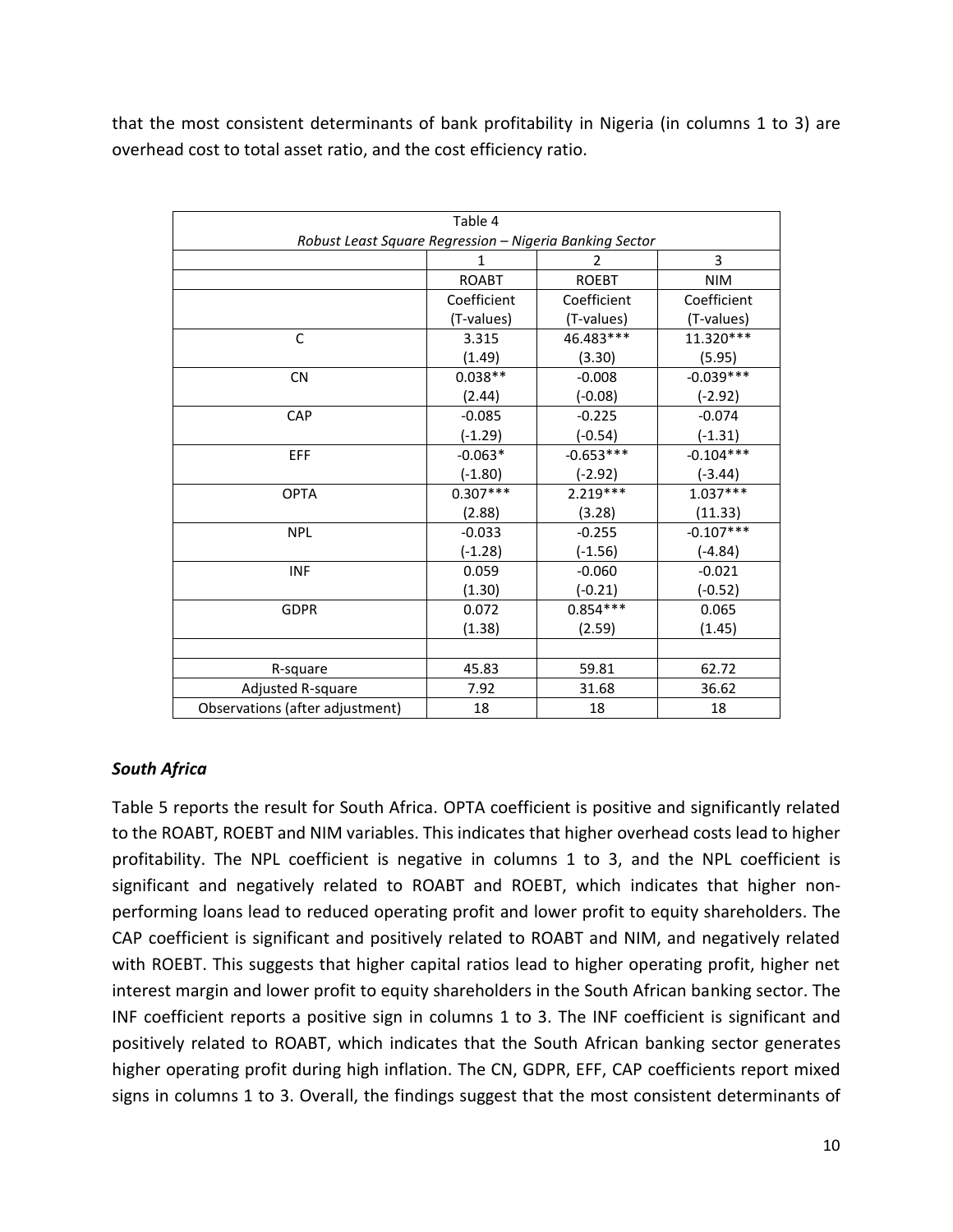bank profitability in South Africa (in columns 1 to 3) are the capital adequacy ratio and the overhead cost to total asset ratio.

| Table 5                                                      |              |                |             |
|--------------------------------------------------------------|--------------|----------------|-------------|
|                                                              |              |                |             |
| Robust Least Square Regression - South Africa Banking Sector |              |                |             |
|                                                              | 1            | $\overline{2}$ | 3           |
|                                                              | <b>ROABT</b> | <b>ROEBT</b>   | <b>NIM</b>  |
|                                                              | Coefficient  | Coefficient    | Coefficient |
|                                                              | (T-values)   | (T-values)     | (T-values)  |
| C                                                            | 0.706        | 74.546         | 1.264       |
|                                                              | (0.89)       | (0.86)         | (0.32)      |
| <b>CN</b>                                                    | $-0.011$     | $-0.793$       | 0.023       |
|                                                              | $(-1.61)$    | $(-1.07)$      | (0.68)      |
| CAP                                                          | $0.067**$    | $-7.442***$    | $0.294**$   |
|                                                              | (2.55)       | $(-2.61)$      | (2.27)      |
| EFF                                                          | $-0.005$     | 0.474          | $-0.067**$  |
|                                                              | $(-0.82)$    | (0.78)         | $(-2.38)$   |
| <b>OPTA</b>                                                  | $0.408***$   | 13.334*        | $0.598*$    |
|                                                              | (6.38)       | (1.91)         | (1.87)      |
| <b>NPL</b>                                                   | $-0.073***$  | $-2.607*$      | $-0.038$    |
|                                                              | $(-5.20)$    | $(-1.69)$      | $(-0.54)$   |
| <b>INF</b>                                                   | $0.056***$   | 0.780          | 0.008       |
|                                                              | (3.95)       | (0.50)         | (0.11)      |
| <b>GDPR</b>                                                  | $0.063***$   | 0.879          | $-0.049$    |
|                                                              | (6.82)       | (0.87)         | $(-1.08)$   |
|                                                              |              |                |             |
| R-square                                                     | 65.14        | 68.14          | 64.52       |
| Adjusted R-square                                            | 30.26        | 36.28          | 29.04       |
| Observations (after adjustment)                              | 15           | 15             | 15          |

# *United States*

Table 6 reports the results for the United States. OPTA coefficient is positive in columns 1 to 3. OPTA coefficient is significant and positively related to ROEBT, which suggests that higher overhead cost leads to higher profit to equity shareholders in the United States banking sector. The CAP coefficient is positively related to the ROABT, ROEBT and NIM variables. CAP coefficient is significant and positively related to ROABT and ROEBT which indicates that higher capital levels lead to higher operating profit and higher profit to equity shareholders in the United States banking sector. The NPL coefficient is significant and negatively related with ROABT and ROEBT but insignificantly related to NIM. This suggests that higher non-performing loans lead to reduced operating profit and lower profit to equity shareholders. The CN, EFF and GDPR coefficients are negatively related to the ROABT, ROEBT and NIM variables, but are not significant. INF coefficient is insignificant and reports mixed signs in columns 1 to 3. Overall, the results suggest that the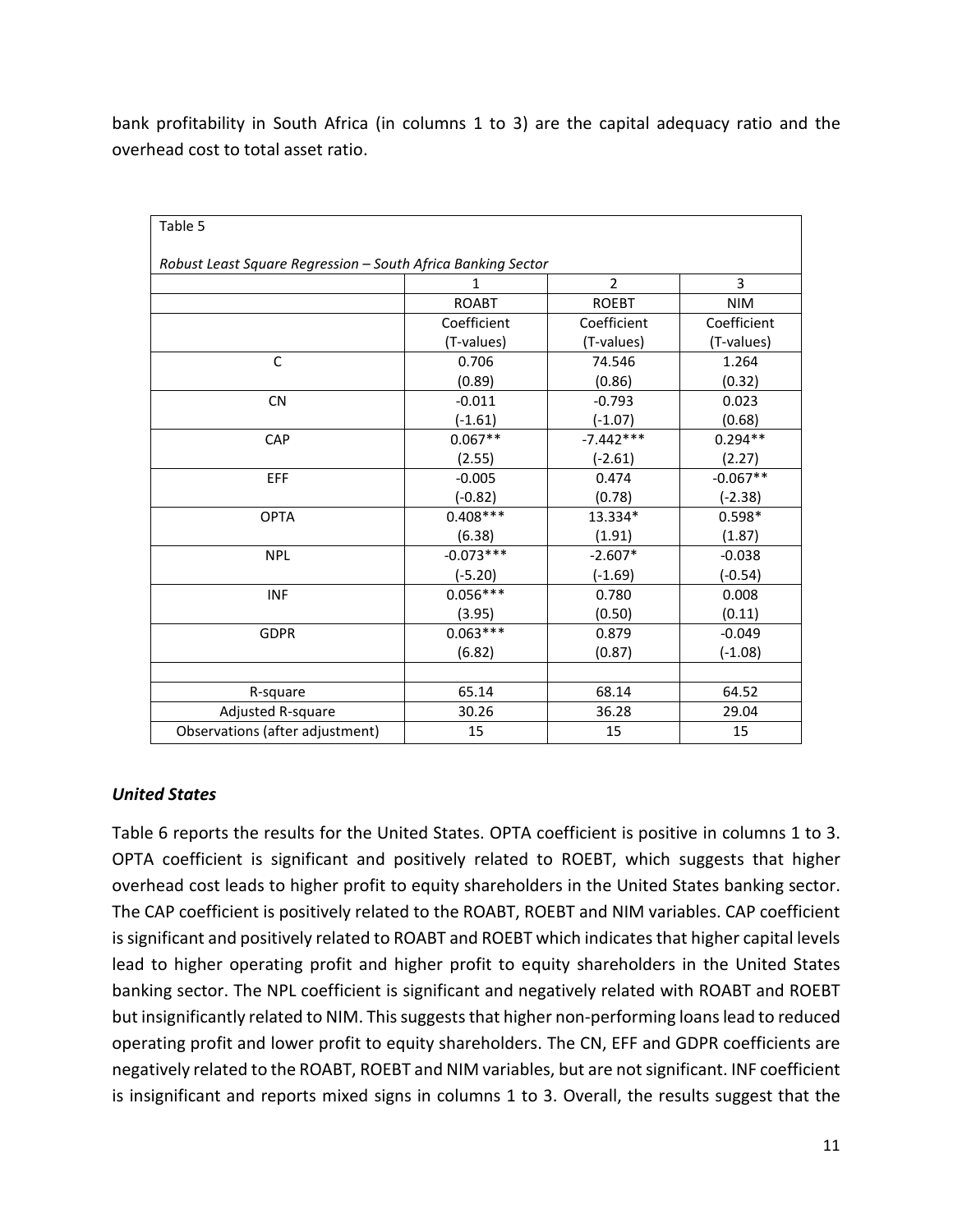most consistent determinants of bank profitability in the United States in columns 1 to 3 (excluding the NIM model in column 3) are capital adequacy ratio and size of non-performing loans. Also, the profitability determinants are not significantly related to NIM ratio in the US banking sector.

| Table 6                                                       |              |                |             |
|---------------------------------------------------------------|--------------|----------------|-------------|
|                                                               |              |                |             |
| Robust Least Square Regression - United States Banking Sector |              |                |             |
|                                                               | 1            | $\overline{2}$ | 3           |
|                                                               | <b>ROABT</b> | <b>ROEBT</b>   | <b>NIM</b>  |
|                                                               | Coefficient  | Coefficient    | Coefficient |
|                                                               | (T-values)   | (T-values)     | (T-values)  |
| C                                                             | $-1.134$     | $-13.436$      | 2.549       |
|                                                               | $(-0.35)$    | $(-0.48)$      | (0.99)      |
| <b>CN</b>                                                     | $-0.046$     | $-0.501$       | $-0.030$    |
|                                                               | $(-1.15)$    | $(-1.47)$      | $(-0.96)$   |
| CAP                                                           | $0.352**$    | 2.789 ***      | 0.105       |
|                                                               | (2.45)       | (2.29)         | (0.92)      |
| EFF                                                           | $-0.017$     | $-0.106$       | $-0.015$    |
|                                                               | $(-0.39)$    | (-0.29)        | $(-0.45)$   |
| <b>OPTA</b>                                                   | 0.594        | 8.467**        | 0.519       |
|                                                               | (1.37)       | (2.30)         | (1.52)      |
| <b>NPL</b>                                                    | $-0.358***$  | $-3.375***$    | 0.059       |
|                                                               | $(-3.62)$    | $(-3.99)$      | (0.75)      |
| <b>INF</b>                                                    | 0.047        | $-0.206$       | $-0.011$    |
|                                                               | (0.84)       | $(-0.43)$      | $(-0.25)$   |
| <b>GDPR</b>                                                   | 0.051        | 0.509          | 0.036       |
|                                                               | (0.83)       | (0.97)         | (0.74)      |
|                                                               |              |                |             |
| R-square                                                      | 75.38        | 84.11          | 75.80       |
| Adjusted R-square                                             | 61.02        | 74.85          | 61.69       |
| Observations (after adjustment)                               | 20           | 20             | 20          |

# **5. CONCLUSION AND POLICY RECOMMENDATIONS**

This paper examined the banking sector profitability determinants in South Africa, Nigeria and the United States. The findings reveal that the determinants of banking sector profitability in the full sample analysis are the efficiency ratio, non-performing loans, and overhead cost to total asset ratio. The comparative analyses show that efficiency ratio, overhead cost to total asset ratio and non-performing loans are significant determinants of banking sector profitability in South Africa. In Nigeria, the significant determinants of bank profitability are the overhead cost to total asset ratio and the efficiency ratio. In the United States, the determinants of bank profitability are capital adequacy ratio and non-performing loans.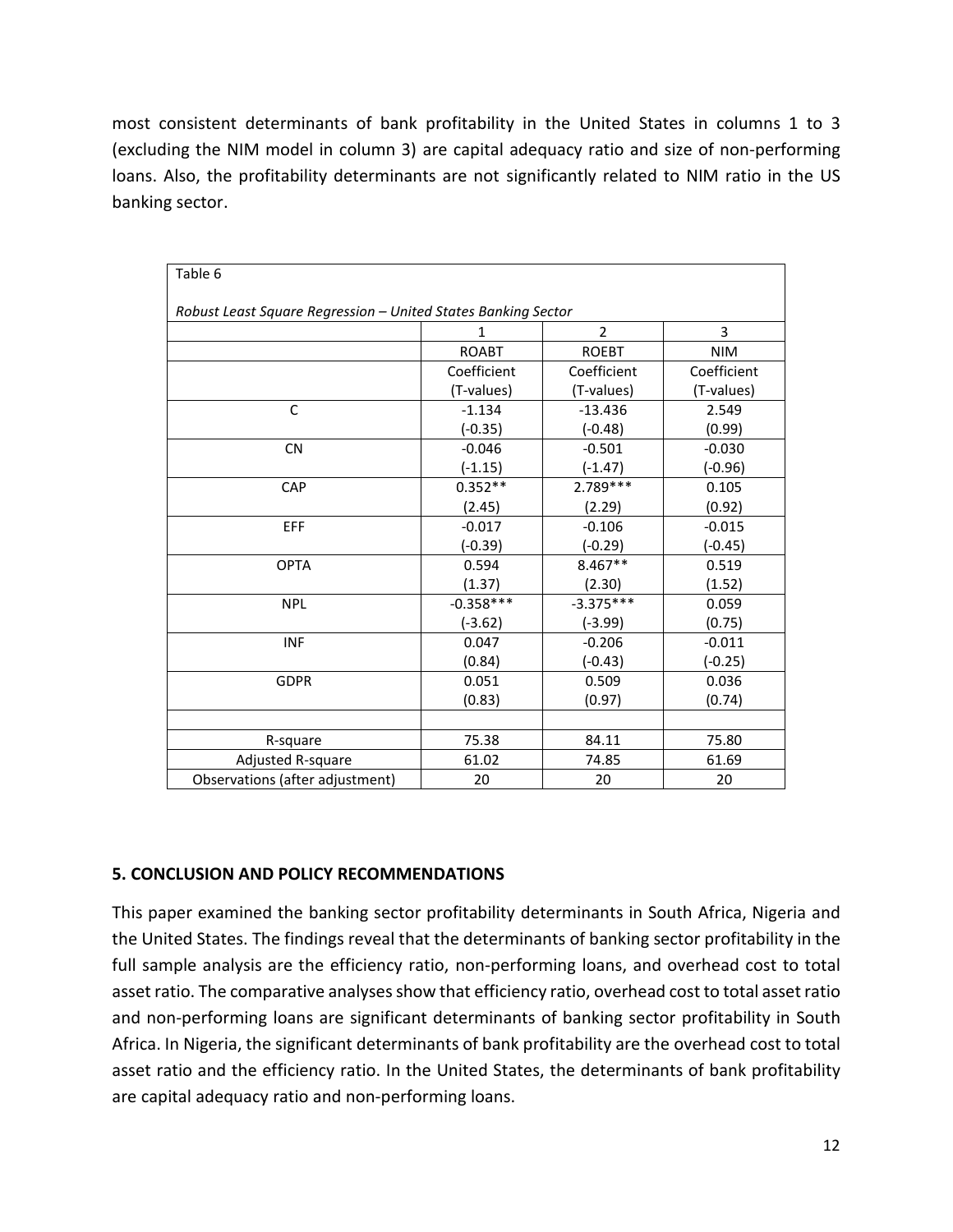The implication of the results is that the determinants of bank profitability differ across countries. These differences may be explained by multiple factors, for example, differences in the nature of banking systems, differences in financial sector development and differences in banking regulation and supervision.

Some policy recommendations include the following. One, the findings show that Nigeria has a higher cost-to-income ratio compared to the United States which imply that the Nigerian banking sector is less efficient. Bank supervisors in Nigeria should ensure that banks operate more efficiently despite being profitable. Two, the findings show that the banking sectors of Nigeria and South Africa have high non-performing loans compared to the United States. Bank regulators in Nigeria and South Africa should issue strict policies against rising non-performing loans in banks while their bank supervisors should also ensure that banks improve their loan screening process and credit risk management system in order to reduce the size of non-performing loans in banks. Finally, the banking sectors of Nigeria and South Africa are more concentrated than that of the United States. Policy makers should issue policies that encourage the entry of non-bank financial intermediaries in the financial sector to reduce the dominance of banks in the credit market and in the financial sector.

One limitation of the study is the small number of countries examined. Using a larger sample of countries to analyse the determinants of bank profitability may provide greater insights on the factors that affect bank profitability across countries.

Future studies can analyse the determinants of banking sector profitability using a larger country sample. Secondly, future studies can employ several robust statistical techniques to estimate the determinants of bank profitability. Also, future studies can examine the impact of institutional factors on banking sector profitability. Such studies should make a comparison between several countries. Finally, it would be interesting to investigate the regional differences in bank profitability determinants. Such studies can compare the profitability determinants of banks in the G7 countries versus banks in the Euro sector, or compare the profitability determinants of banks in the MENA and ECOWAS countries.

# **ACKNOWLEDGMENTS**

This research received no specific grant from any funding agency.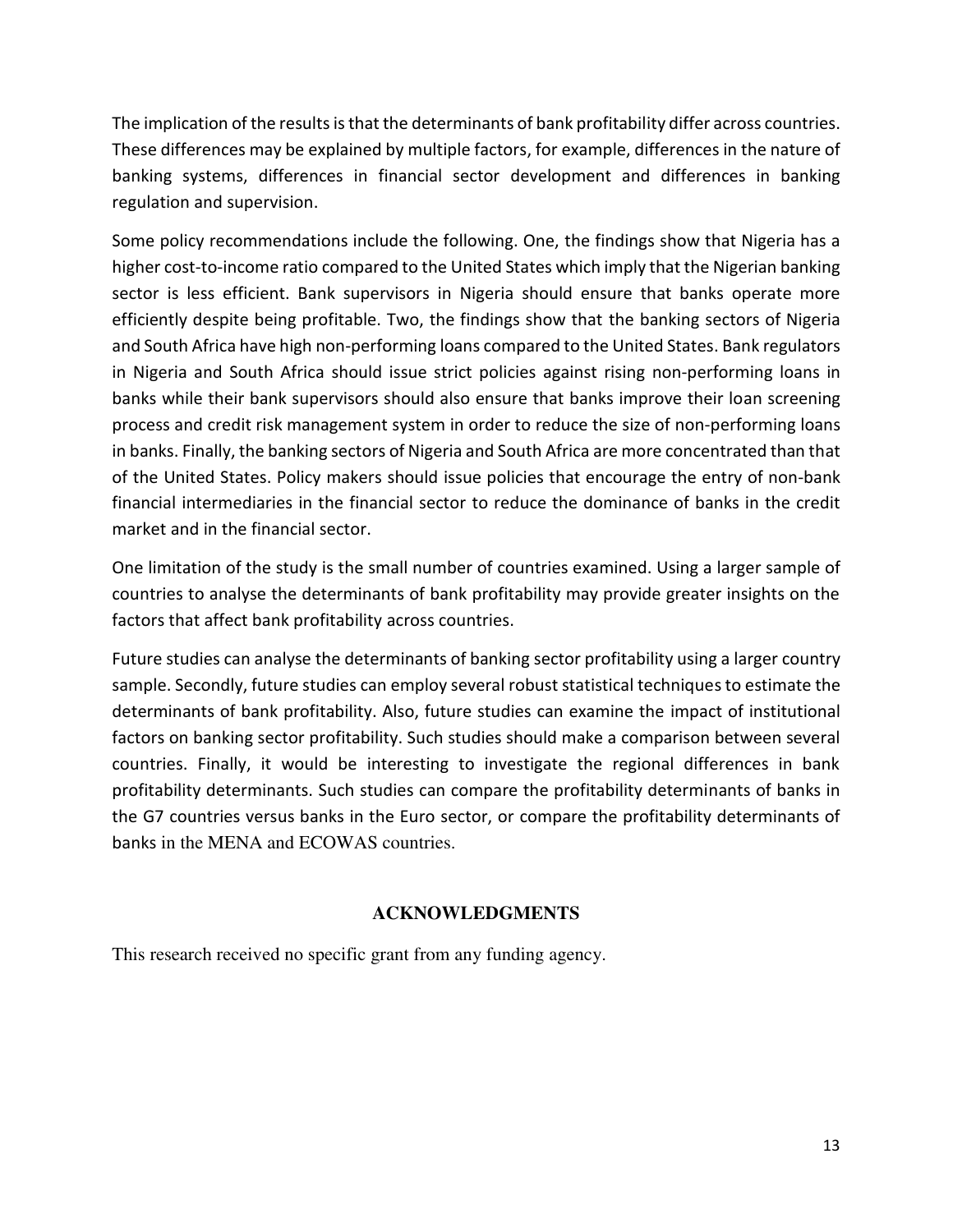#### **REFERENCES**

- Ali, M., & Puah, C. H. (2019). The internal determinants of bank profitability and stability. *Management Research Review*.
- Ammar, N., & Boughrara, A. (2019). The impact of revenue diversification on bank profitability and risk: evidence from MENA banking industry. *Macroeconomics and Finance in Emerging Market Economies*, *12*(1), 36-70.
- Athanasoglou, P. P., Brissimis, S. N., & Delis, M. D. (2008). Bank-specific, industry-specific and macroeconomic determinants of bank profitability. J*ournal of international financial Markets, Institutions and Money*, *18*(2), 121-136.
- Batten, J., & Vo, X. V. (2019). Determinants of bank profitability—Evidence from Vietnam. *Emerging Markets Finance and Trade*, *55*(6), 1417-1428.
- Ben Naceur, S., & Goaied, M. (2008). The determinants of commercial bank interest margin and profitability: Evidence from Tunisia. *Frontiers in Finance and Economics, 5*(1), 106-130.
- Bitar, M., Pukthuanthong, K., & Walker, T. (2018). The effect of capital ratios on the risk, efficiency and profitability of banks: Evidence from OECD countries. *Journal of International Financial Markets, Institutions and Money*, *53*, 227-262.
- Bolarinwa, S. T., Obembe, O. B., & Olaniyi, C. (2019). Re-examining the determinants of bank profitability in Nigeria. *Journal of Economic Studies*.
- Bonaccorsi di Patti, E., & Palazzo, F. (2018). *Bank profitability and macroeconomic conditions: Are Business models different?* Bank of Italy Occasional Paper, (436).
- Borio, C., Gambacorta, L., & Hofmann, B. (2017). The influence of monetary policy on bank profitability. *International Finance, 20*(1), 48-63.
- Bougatef, K. (2017). Determinants of bank profitability in Tunisia: does corruption matter? *Journal of Money Laundering Control*, *20*(1), 70-78.
- Boungou, W. (2019). *Negative interest rates, bank profitability and risk-taking*. Bank Profitability and Risk-taking (July 8, 2019).
- Bouzgarrou, H., Jouida, S., & Louhichi, W. (2018). Bank profitability during and before the financial crisis: Domestic versus foreign banks. *Research in International Business and Finance*, *44*, 26-39.

Demirgüç-Kunt, A., & Huizinga, H. (2000). Financial structure and bank profitability.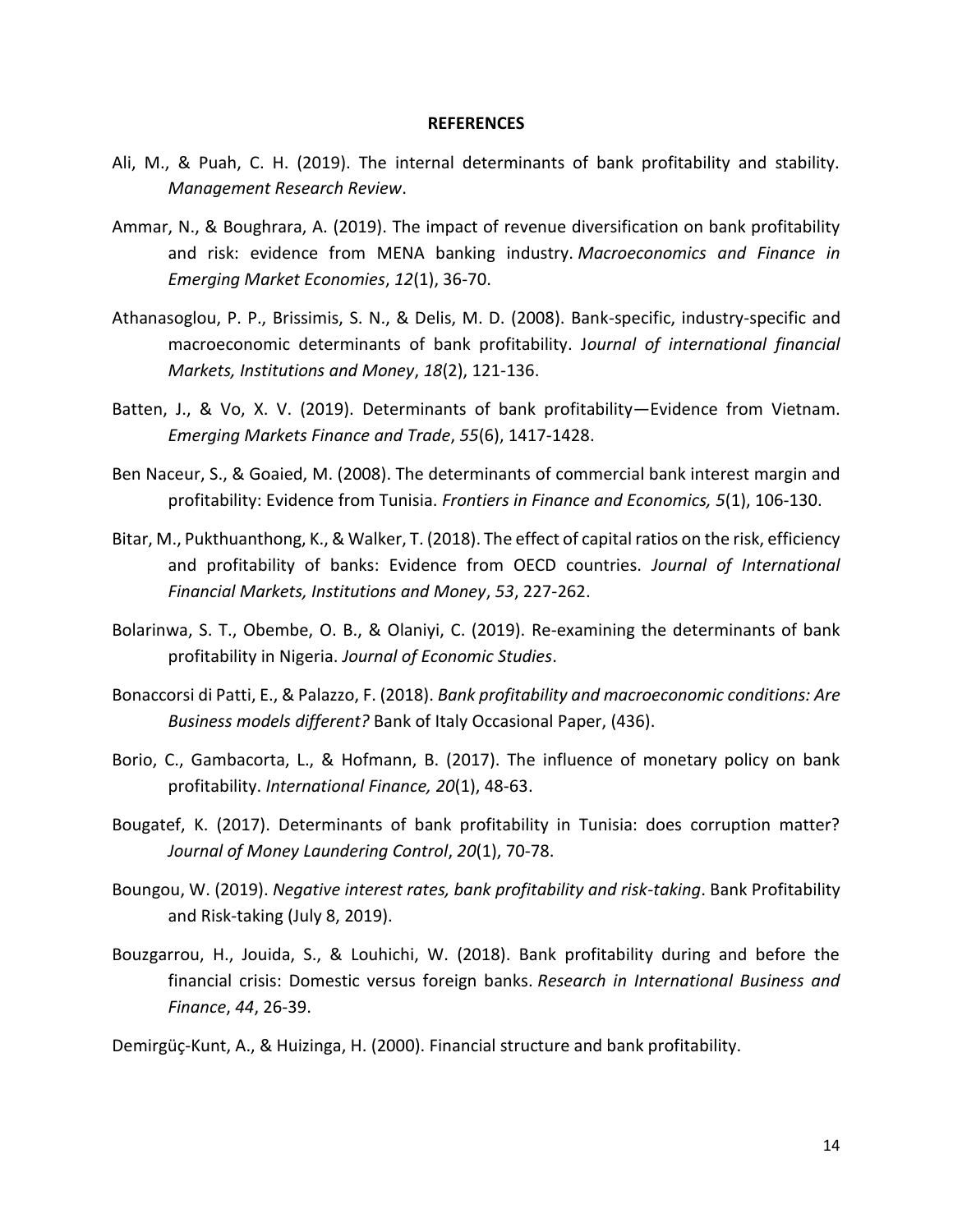- Hallunovi, A., & Berdo, M. (2018). The relationship between risk management and profitability of commercial banks in Albania. *Asian Themes in Social Sciences Research*, *1*(2), 44-49.
- Hesse, H., & Poghosyan, T. (2016). Oil prices and bank profitability: evidence from major oilexporting countries in the Middle East and North Africa. In *Financial Deepening and Post-Crisis Development in Emerging Markets* (pp. 247-270). Palgrave Macmillan, New York.
- Huang, Q. (2020). Ownership concentration and bank profitability in China. *Economics Letters,* 196, 109525.
- Huber (1973). Robust regression: asymptotics, conjectures and Monte Carlo. The annals of statistics, 1(5), 799-821.
- Kohlscheen, E., Murcia Pabón, A., & Contreras, J. (2018). *Determinants of bank profitability in emerging markets. BIS Working Papers, No 686.*
- Ozili, P. K. (2015). Determinants of bank profitability and basel capital regulation: Empirical evidence from Nigeria. *Research Journal of Finance and Accounting*, *6*(2), 124-131.
- Ozili, P. K., & Uadiale, O. (2017). Ownership concentration and bank profitability. *Future Business Journal*, *3*(2), 159-171.
- Ozili, P. K. (2017). Bank profitability and capital regulation: evidence from listed and non-listed banks in Africa. *Journal of African Business*, *18*(2), 143-168.
- Panta, B. (2018). Non-Performing Loans and Bank Profitability: Study of Joint Venture Banks in Nepal. *International Journal of Sciences: Basic and Applied Research* (IJSBAR), *42*, 151-16.
- Serwadda, I. (2018). Determinants of Commercial Banks' Profitability. Evidence from Hungary. *Acta Universitatis Agriculturae et Silviculturae Mendelianae Brunensis*, *66*(5), 1325-1335.
- Zheng, C., Rahman, M. M., Begum, M., & Ashraf, B. N. (2017). Capital regulation, the cost of financial intermediation and bank profitability: evidence from Bangladesh. *Journal of Risk and Financial Management*, *10*(2), 9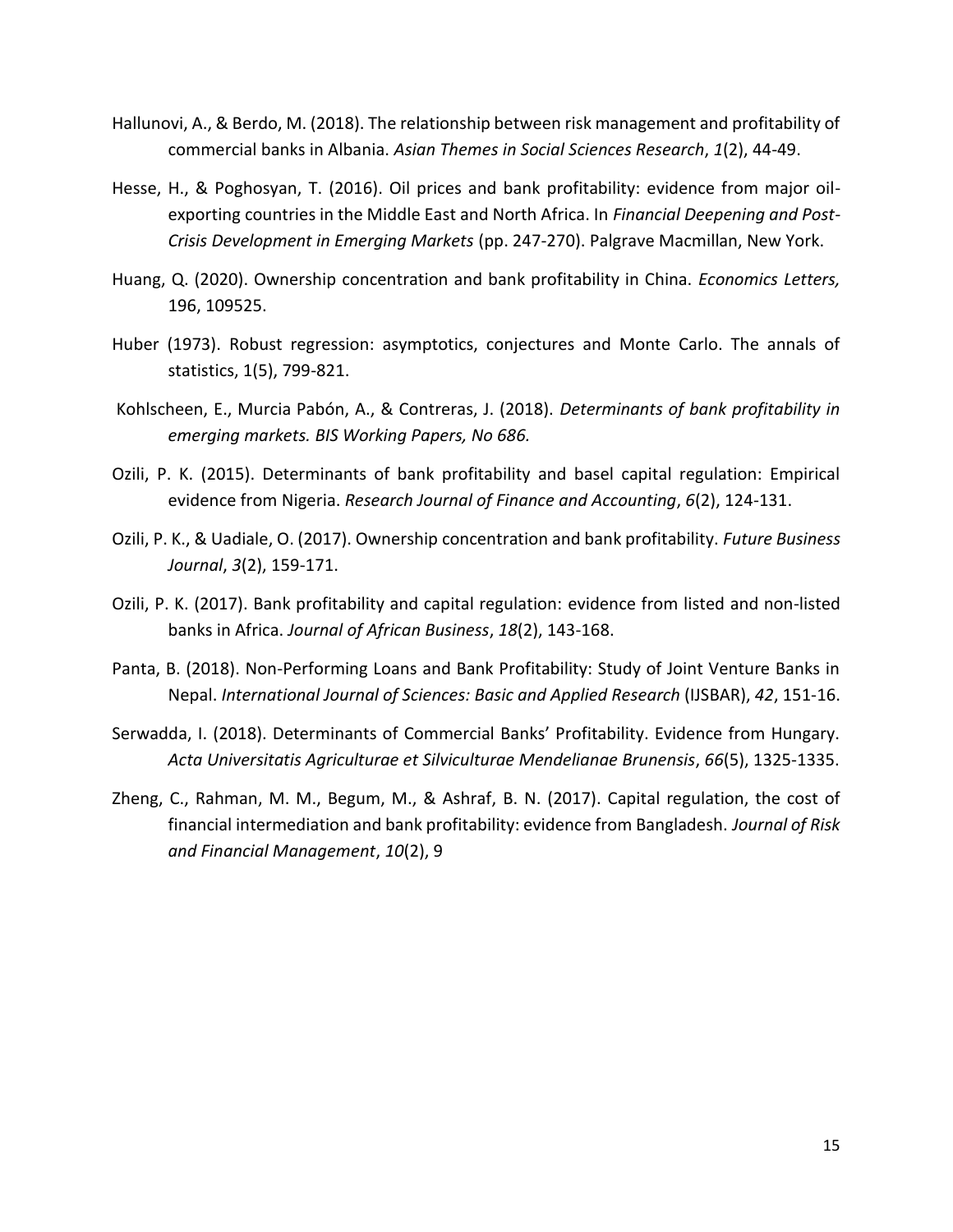# **Appendix**

|  |  |  |  | A1: Correlation - full sample |
|--|--|--|--|-------------------------------|
|--|--|--|--|-------------------------------|

P-values are reported in parentheses

| Variable     | <b>CN</b>  | CAP      | EFF                 | <b>OPTA</b> | <b>NPL</b>                                  | <b>INF</b> | <b>GDPR</b>        | <b>ROABT</b> | <b>ROEBT</b> | <b>NIM</b> |
|--------------|------------|----------|---------------------|-------------|---------------------------------------------|------------|--------------------|--------------|--------------|------------|
| CN           | 1.000      |          |                     |             |                                             |            |                    |              |              |            |
|              | -----      |          |                     |             |                                             |            |                    |              |              |            |
|              |            |          |                     |             |                                             |            |                    |              |              |            |
| CAP          | $-0.260*$  | 1.000    |                     |             |                                             |            |                    |              |              |            |
|              | (0.06)     | -----    |                     |             |                                             |            |                    |              |              |            |
|              |            |          |                     |             |                                             |            |                    |              |              |            |
| EFF          | $-0.166$   | $-0.081$ | 1.000               |             |                                             |            |                    |              |              |            |
|              | (0.23)     | (0.56)   | -----               |             |                                             |            |                    |              |              |            |
|              |            |          |                     |             |                                             |            |                    |              |              |            |
| <b>OPTA</b>  | $-0.204$   |          | $-0.011$ $0.496***$ | 1.000       |                                             |            |                    |              |              |            |
|              | (0.14)     | (0.93)   | (0.00)              | -----       |                                             |            |                    |              |              |            |
|              |            |          | $0.466***0.813***$  |             |                                             |            |                    |              |              |            |
| <b>NPL</b>   | $-0.155$   | $-0.223$ |                     |             | 1.000                                       |            |                    |              |              |            |
|              | (0.26)     | (0.11)   | (0.00)              | (0.00)      | -----                                       |            |                    |              |              |            |
| <b>INF</b>   | $-0.035$   | $-0.093$ |                     |             | $0.240* 0.680***0.683***$                   | 1.000      |                    |              |              |            |
|              | (0.79)     | (0.50)   | (0.08)              | (0.00)      | (0.00)                                      | -----      |                    |              |              |            |
|              |            |          |                     |             |                                             |            |                    |              |              |            |
| <b>GDPR</b>  | $-0.068$   | 0.001    |                     |             | $0.498***0.635***0.441***0.466***$          |            | 1.000              |              |              |            |
|              | (0.62)     | (0.99)   | (0.00)              | (0.00)      | (0.00)                                      | (0.00)     |                    |              |              |            |
|              |            |          |                     |             |                                             |            |                    |              |              |            |
| <b>ROABT</b> | $-0.088$   |          | $0.289**0.477***$   | $-0.083$    | $-0.351**$                                  | $-0.014$   | 0.013              | 1.000        |              |            |
|              | (0.52)     | (0.03)   | (0.00)              | (0.55)      | (0.01)                                      | (0.91)     | 0.92               |              |              |            |
|              |            |          |                     |             |                                             |            |                    |              |              |            |
| <b>ROEBT</b> | 0.200      | $-0.203$ | $-0.139$            | $0.286**$   | 0.0412                                      | 0.141      | $0.391***0.375***$ |              | 1.000        |            |
|              | (0.15)     | (0.14)   | (0.31)              | (0.04)      | (0.76)                                      | (0.31)     | (0.00)             | (0.00)       | -----        |            |
| <b>NIM</b>   | $-0.301**$ | 0.139    |                     |             | 0.307** 0.916*** 0.687*** 0.716*** 0.605*** |            |                    | 0.146        | 0.208        | 1.000      |
|              |            |          |                     |             |                                             |            |                    |              |              |            |
|              | (0.03)     | (0.31)   | (0.02)              | (0.00)      | (0.00)                                      | (0.00)     | (0.00)             | (0.29)       | (0.13)       |            |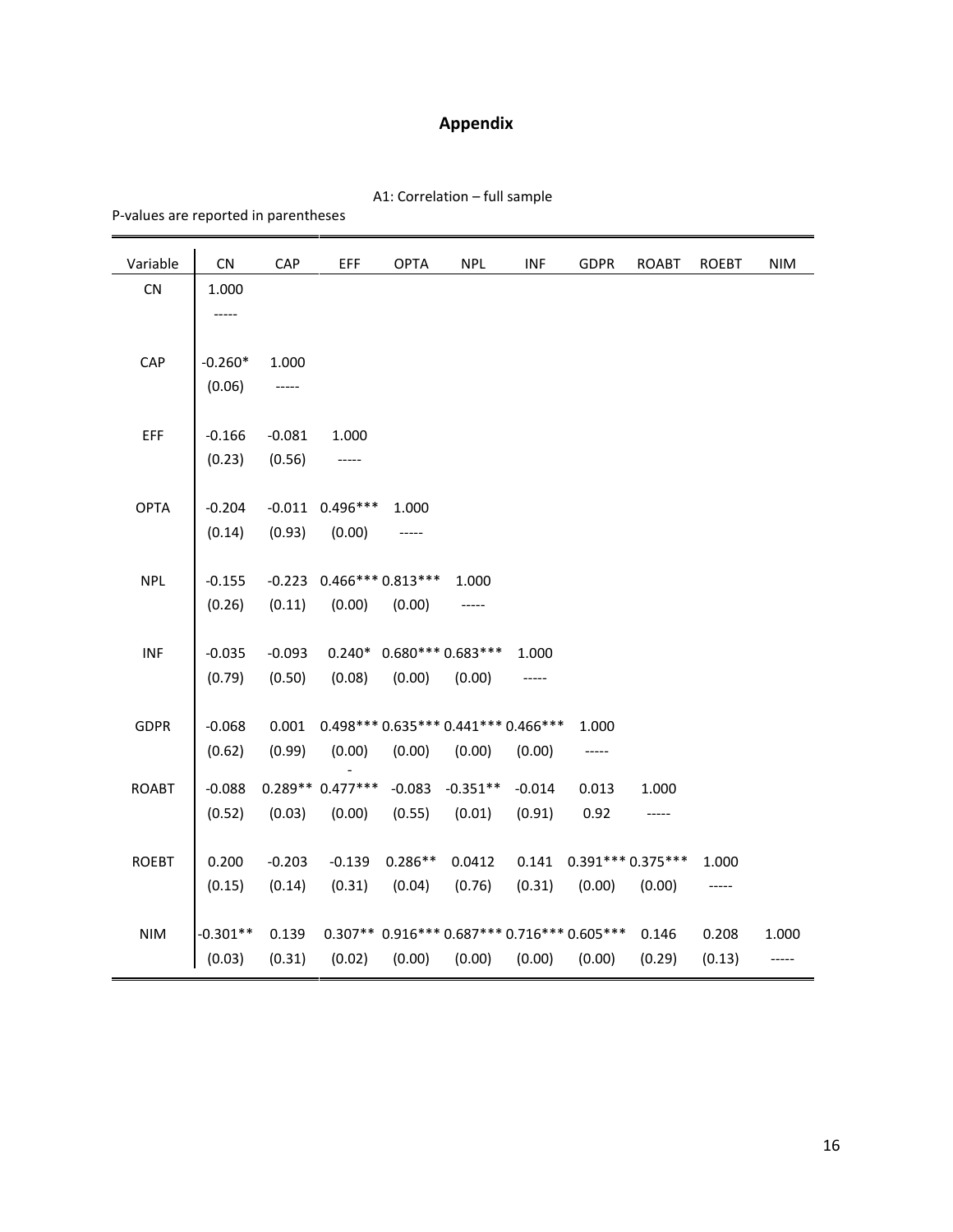A2: Correlation – Nigeria

P-values are reported in parentheses

| Variable                    | CN         | CAP       | EFF       | <b>OPTA</b> | <b>NPL</b> | <b>INF</b> | <b>GDPR</b> | <b>ROABT</b> | <b>ROEBT</b> | <b>NIM</b> |
|-----------------------------|------------|-----------|-----------|-------------|------------|------------|-------------|--------------|--------------|------------|
| CN                          | 1.000      |           |           |             |            |            |             |              |              |            |
|                             | -----      |           |           |             |            |            |             |              |              |            |
|                             |            |           |           |             |            |            |             |              |              |            |
| CAP                         | 0.351      | 1.000     |           |             |            |            |             |              |              |            |
|                             | (0.15)     | -----     |           |             |            |            |             |              |              |            |
| EFF                         | 0.364      | $-0.436*$ | 1.000     |             |            |            |             |              |              |            |
|                             |            |           |           |             |            |            |             |              |              |            |
|                             | (0.13)     | (0.07)    | -----     |             |            |            |             |              |              |            |
| <b>OPTA</b>                 | $-0.336$   | $-0.303$  | 0.277     | 1.000       |            |            |             |              |              |            |
|                             | (0.17)     | (0.22)    | (0.26)    | -----       |            |            |             |              |              |            |
|                             |            |           |           |             |            |            |             |              |              |            |
| <b>NPL</b>                  | $-0.224$   | $-0.619*$ | 0.365     | $0.635**$   | 1.000      |            |             |              |              |            |
|                             | (0.36)     | (0.01)    | (0.13)    | (0.00)      | -----      |            |             |              |              |            |
|                             |            |           |           |             |            |            |             |              |              |            |
| INF                         | $-0.282$   | $-0.263$  | 0.062     | 0.204       | 0.277      | 1.000      |             |              |              |            |
|                             | (0.25)     | (0.29)    | (0.81)    | (0.41)      | (0.26)     | -----      |             |              |              |            |
|                             |            |           |           |             |            |            |             |              |              |            |
| <b>GDPR</b>                 | 0.032      | $-0.069$  | $0.438*$  | $0.417*$    | 0.199      | 0.169      | 1.000       |              |              |            |
|                             | (0.89)     | (0.78)    | (0.06)    | (0.08)      | (0.42)     | (0.50)     | -----       |              |              |            |
|                             |            |           |           |             |            |            |             |              |              |            |
| <b>ROABT</b>                | $-0.317$   | $0.398*$  | $0.629**$ | $-0.217$    | $-0.523**$ | $-0.047$   | $-0.064$    | 1.000        |              |            |
|                             | (0.19)     | (0.10)    | (0.01)    | (0.38)      | (0.02)     | (0.85)     | (0.79)      | -----        |              |            |
| <b>ROEBT</b>                | $-0.464**$ | 0.0931    | $-0.415*$ | $0.483**$   | 0.145      | 0.312      | 0.281       | 0.473        | 1.000        |            |
|                             | (0.05)     | (0.71)    |           | (0.04)      |            |            |             |              |              |            |
|                             |            |           | (0.09)    |             | (0.56)     | (0.21)     | (0.25)      | (0.04)       | -----        |            |
|                             |            |           |           |             |            |            |             |              |              |            |
| $\ensuremath{\mathsf{NIM}}$ | $0.663***$ | $-0.094$  | $-0.152$  | $0.751***$  | 0.208      | 0.198      | $0.418*$    | 0.249        | $0.657**$    | 1.000      |
|                             | (0.00)     | (0.71)    | (0.55)    | (0.00)      | (0.40)     | (0.43)     | (0.08)      | (0.31)       | (0.00)       | $-----1$   |

 $\bar{\sqrt{2}}$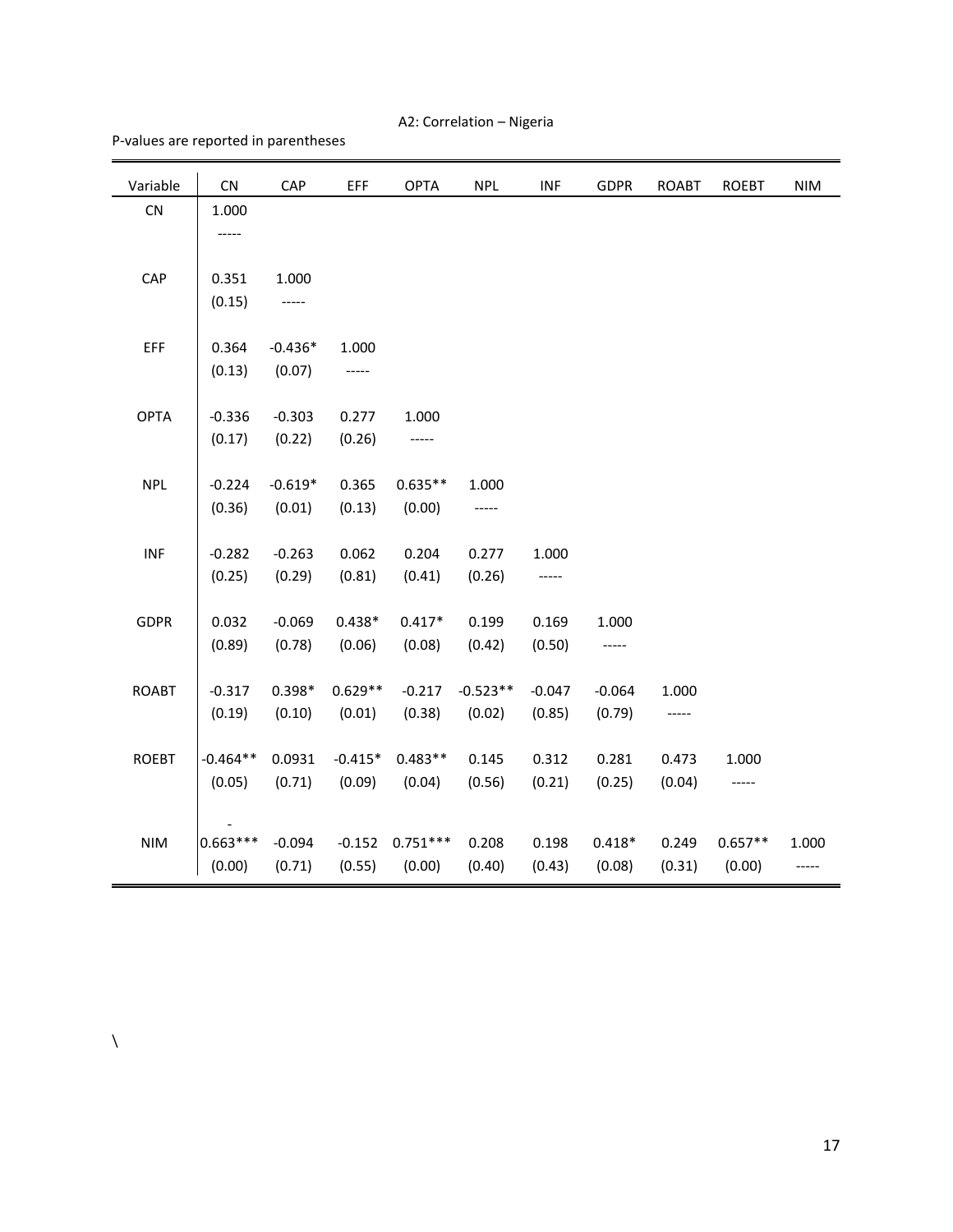#### A3: Correlation – United States

#### P-values are reported in parentheses

| <b>OPTA</b><br><b>NPL</b><br>Variable<br>CN<br>CAP<br>EFF<br><b>INF</b><br><b>GDPR</b>               | <b>ROABT</b>       | <b>ROEBT</b>     | <b>NIM</b> |
|------------------------------------------------------------------------------------------------------|--------------------|------------------|------------|
| CN<br>1.000                                                                                          |                    |                  |            |
| -----                                                                                                |                    |                  |            |
|                                                                                                      |                    |                  |            |
| CAP<br>$0.864***$<br>1.000                                                                           |                    |                  |            |
| (0.00)<br>-----                                                                                      |                    |                  |            |
| EFF<br>0.192<br>$-0.119$<br>1.000                                                                    |                    |                  |            |
| (0.41)<br>(0.61)<br>-----                                                                            |                    |                  |            |
|                                                                                                      |                    |                  |            |
| <b>OPTA</b><br>$-0.912***-0.796***$<br>0.035<br>1.000                                                |                    |                  |            |
| (0.00)<br>(0.00)<br>(0.88)<br>-----                                                                  |                    |                  |            |
|                                                                                                      |                    |                  |            |
| <b>NPL</b><br>$0.536**0.631***$<br>$-0.324$<br>0.184<br>1.000                                        |                    |                  |            |
| (0.01)<br>(0.00)<br>(0.43)<br>(0.16)<br>-----                                                        |                    |                  |            |
|                                                                                                      |                    |                  |            |
| $-0.451**$<br><b>INF</b><br>$-0.207$<br>0.303<br>0.232<br>$-0.326$<br>1.000                          |                    |                  |            |
| (0.38)<br>(0.04)<br>(0.19)<br>(0.32)<br>(0.15)<br>-----                                              |                    |                  |            |
|                                                                                                      |                    |                  |            |
| <b>GDPR</b><br>$0.487** -0.668***$<br>$-0.504**$<br>$-0.423*$<br>0.019<br>0.293<br>1.000             |                    |                  |            |
| (0.02)<br>(0.06)<br>(0.93)<br>(0.02)<br>(0.00)<br>(0.21)<br>-----                                    |                    |                  |            |
| <b>ROABT</b><br>$-0.631***$ $-0.459**$<br>$-0.376$<br>$0.495** -0.801***$<br>0.172<br>$0.806***$     | 1.000              |                  |            |
| (0.04)<br>(0.02)<br>(0.00)                                                                           |                    |                  |            |
| (0.10)<br>(0.00)<br>(0.46)<br>(0.00)                                                                 |                    |                  |            |
| $-0.813***-0.660***$<br>$0.711***-0.787***$<br><b>ROEBT</b><br>$-0.284$<br>0.211                     | $0.799***0.957***$ | 1.000            |            |
| (0.37)<br>(0.00)<br>(0.00)<br>(0.00)<br>(0.22)<br>(0.00)<br>(0.00)                                   | (0.00)             | -----            |            |
|                                                                                                      |                    |                  |            |
| <b>NIM</b><br>$-0.748***$<br>$-0.440*$<br>$-0.210$<br>$0.817***$<br>$-0.109$<br>$-0.042$<br>$0.440*$ |                    | 0.498** 0.629*** | 1.000      |
| (0.00)<br>(0.05)<br>(0.00)<br>(0.37)<br>(0.64)<br>(0.86)<br>(0.05)                                   | (0.03)             | (0.00)           | -----      |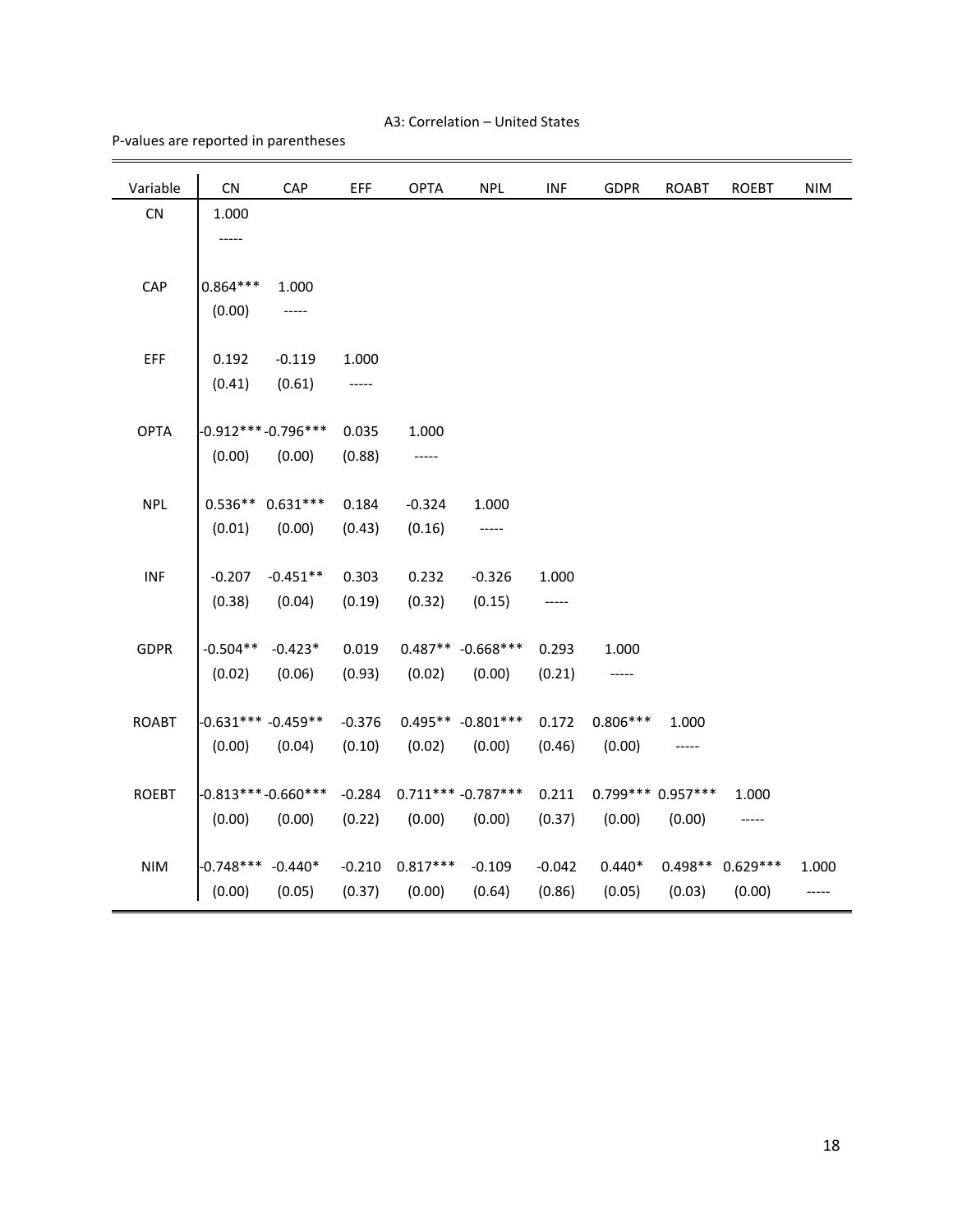#### A4: Correlation – South Africa

P-values are reported in parentheses

| Variable     | CN          | CAP       | EFF         | <b>OPTA</b> | <b>NPL</b>             | <b>INF</b> | <b>GDPR</b> | <b>ROABT</b> | <b>ROEBT</b> | <b>NIM</b> |
|--------------|-------------|-----------|-------------|-------------|------------------------|------------|-------------|--------------|--------------|------------|
| CN           | 1.000       |           |             |             |                        |            |             |              |              |            |
|              | -----       |           |             |             |                        |            |             |              |              |            |
|              |             |           |             |             |                        |            |             |              |              |            |
| CAP          | 0.197       | 1.000     |             |             |                        |            |             |              |              |            |
|              | (0.48)      | -----     |             |             |                        |            |             |              |              |            |
|              |             |           |             |             |                        |            |             |              |              |            |
| EFF          | 0.307       | 0.165     | 1.000       |             |                        |            |             |              |              |            |
|              | (0.26)      | (0.55)    | -----       |             |                        |            |             |              |              |            |
| <b>OPTA</b>  | $0.907***$  | $0.463*$  | $0.498*$    | 1.000       |                        |            |             |              |              |            |
|              |             |           |             |             |                        |            |             |              |              |            |
|              | (0.00)      | (0.08)    | (0.05)      | -----       |                        |            |             |              |              |            |
| <b>NPL</b>   | $-0.163$    | $-0.449*$ | $-0.511*$   | $-0.378$    | 1.000                  |            |             |              |              |            |
|              | (0.56)      | (0.09)    | (0.05)      | (0.16)      | -----                  |            |             |              |              |            |
|              |             |           |             |             |                        |            |             |              |              |            |
| INF          | $-0.651***$ | $-0.479*$ | $-0.744***$ | $-0.821**$  | 0.416                  | 1.000      |             |              |              |            |
|              | (0.00)      | (0.07)    | (0.00)      | (0.00)      | (0.12)                 | -----      |             |              |              |            |
|              |             |           |             |             |                        |            |             |              |              |            |
| <b>GDPR</b>  | 0.268       | 0.252     | 0.374       | 0.378       | $-0.660***$            | $-0.487*$  | 1.000       |              |              |            |
|              | (0.33)      | (0.36)    | (0.16)      | (0.16)      | (0.00)                 | (0.06)     | -----       |              |              |            |
|              |             |           |             |             |                        |            |             |              |              |            |
| <b>ROABT</b> | $0.521**$   | 0.283     | $-0.151$    | $0.565**$   | $-0.114$               | $-0.295$   | 0.28        | 1.000        |              |            |
|              | (0.04)      | (0.30)    | (0.59)      | (0.02)      | (0.68)                 | (0.28)     | (0.29)      | -----        |              |            |
|              |             |           |             |             |                        |            |             |              |              |            |
| <b>ROEBT</b> | $0.470*$    | $-0.008$  | $0.677***$  | $0.581**$   | $-0.686***$ $-0.548**$ |            | $0.636**$   | 0.223        | 1.000        |            |
|              | (0.07)      | (0.97)    | (0.00)      | (0.02)      | (0.00)                 | (0.03)     | (0.01)      | (0.42)       | -----        |            |
|              |             |           |             |             |                        |            |             |              |              |            |
| <b>NIM</b>   | $0.604**$   | $0.495*$  | $-0.283$    | $0.617**$   | 0.022                  | $-0.296$   | 0.057       | $0.852***$   | $-0.071$     | 1.000      |
|              | (0.01)      | (0.06)    | (0.31)      | (0.01)      | (0.93)                 | (0.28)     | (0.83)      | (0.00)       | (0.79)       | -----      |